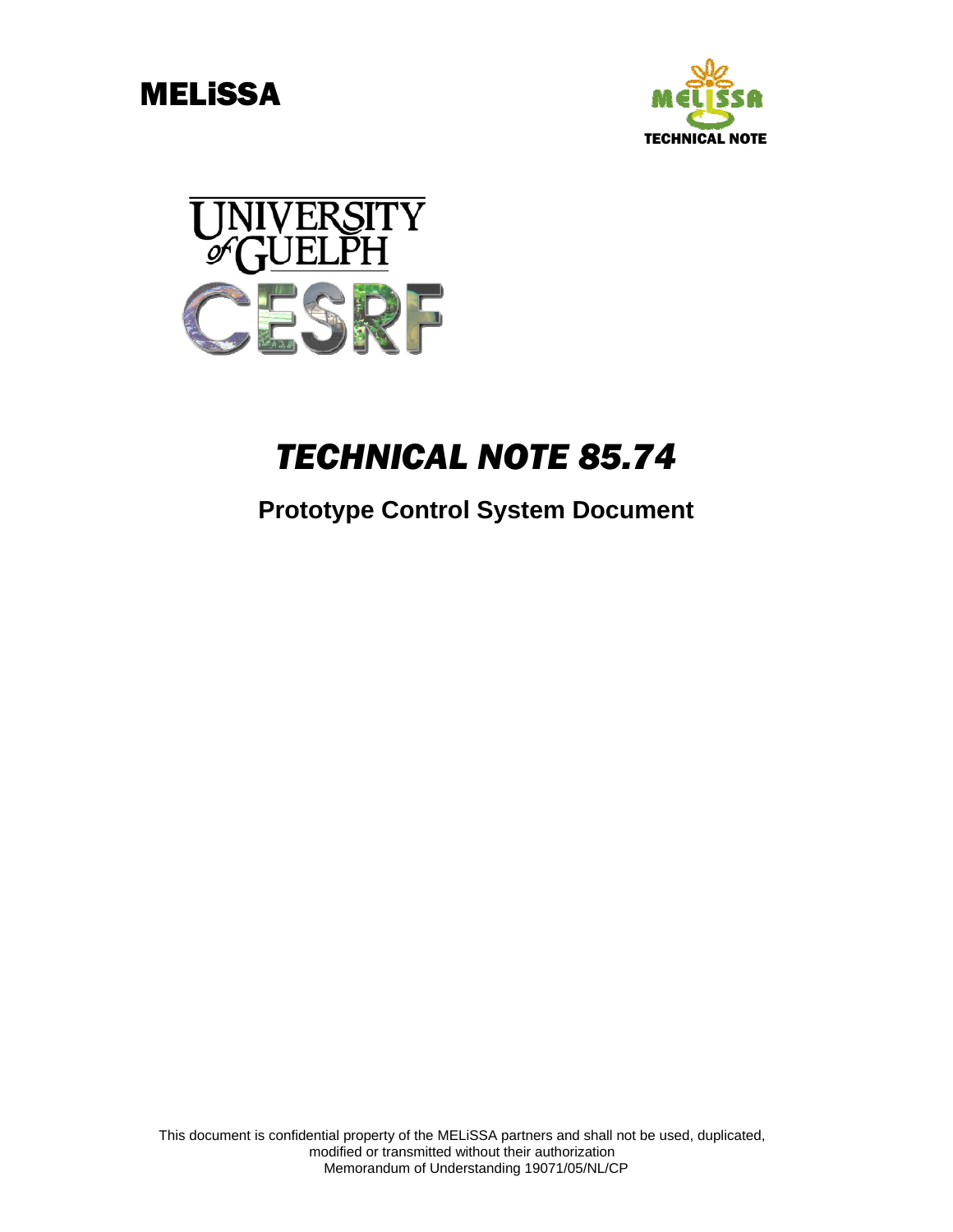



| Prepared by/Préparé par      | Dr. Geoffrey Waters, Jamie Lawson |
|------------------------------|-----------------------------------|
| Reference/Réference          | 19772/06/NL/GM                    |
| Issue/Edition                | 1                                 |
| Revision/Révision            | O                                 |
| Date of issue/Date d'édition | August 29, 2008                   |
| Status/Statut                | Final                             |
|                              | APPROVAL                          |

| Title<br>Titre | Higher Plant Chamber Prototype for the MELiSSA   Issue<br>Pilot Plant: Control System Document | Edition | Revision<br>Révision |  |
|----------------|------------------------------------------------------------------------------------------------|---------|----------------------|--|
|                |                                                                                                |         |                      |  |

| Author | Waters<br>.ت | Date | 03/08 |
|--------|--------------|------|-------|
| Auteur |              | Date |       |

| Approved by  | Dixon<br>М. | Date |  |
|--------------|-------------|------|--|
| Approuvé par |             | Date |  |

### CHANGE LOG

| <b>Issue/Edition</b> | Revision/Révision | Status/Statut | Date/Date |
|----------------------|-------------------|---------------|-----------|
|                      |                   | Draft         |           |
|                      |                   |               |           |
|                      |                   |               |           |

### DISTRIBUTION LIST

| Name/Nom                | Company/Société | Quantity/Quantité |
|-------------------------|-----------------|-------------------|
| <b>MELISSA Partners</b> |                 |                   |
|                         |                 |                   |

#### APPLICABLE AND REFERENCE DOCUMENTS

| Name/Nom / Internal ID                          | Format | Status / ESA Reference    |  |
|-------------------------------------------------|--------|---------------------------|--|
| Appendix 1 to TN 85.7 – P&ID   PDF              |        | In Review - No ESA        |  |
| for HPC1                                        |        | <b>Reference Assigned</b> |  |
| Appendix 2 to TN 85.7 - I/O $\vert$ EXCEL Table |        | In Review - No ESA        |  |
| Table                                           |        | <b>Reference Assigned</b> |  |
| Appendix 3 to TN $85.7$ - EXCEL Table           |        | In Review - No ESA        |  |
| Intermediate I/O Panel Map                      |        | Reference Assigned        |  |

This document is confidential property of the MELiSSA partners and shall not be used, duplicated, modified or transmitted without their authorization Memorandum of Understanding 19071/05/NL/CP in the state of the state of the state of the state of the state of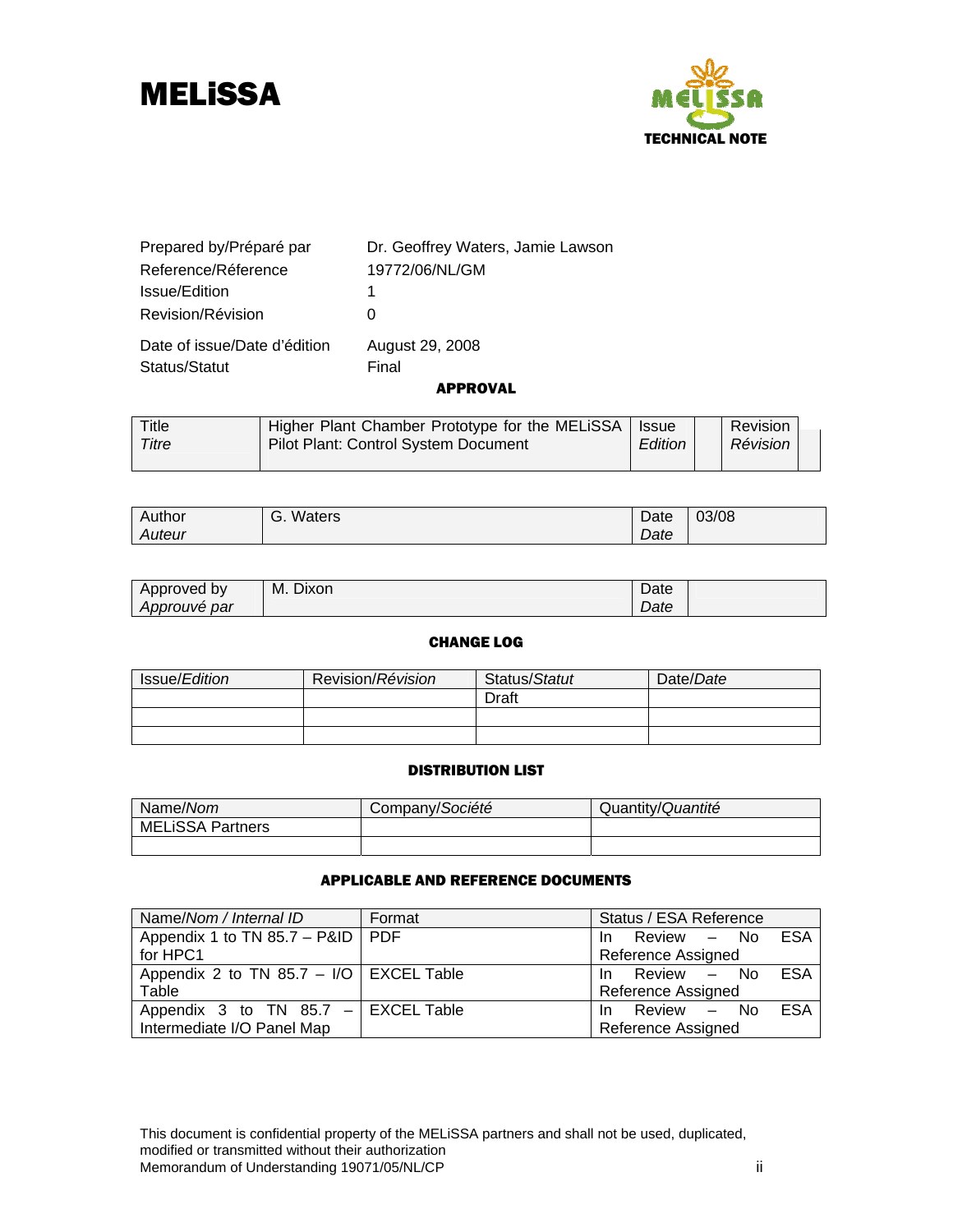



#### TABLE OF CONTENTS

| 2.2. Atmospheric Control Sub-System - Temperature, Humidity, Pressure and Composition  2 |  |
|------------------------------------------------------------------------------------------|--|
|                                                                                          |  |
|                                                                                          |  |
|                                                                                          |  |
|                                                                                          |  |
|                                                                                          |  |
|                                                                                          |  |
|                                                                                          |  |
|                                                                                          |  |
|                                                                                          |  |

#### TABLE OF FIGURES

| Figure 3-2. Control loop schematic for gas purge of the air locks after planting or harvesting 10   |  |
|-----------------------------------------------------------------------------------------------------|--|
|                                                                                                     |  |
|                                                                                                     |  |
|                                                                                                     |  |
|                                                                                                     |  |
| Figure 3-7. Control loop schematic for electrical conductivity control in the hydroponics reservoir |  |
|                                                                                                     |  |
| Figure 3-8. Control loop schematic for nutrient solution and condensate water levels 22             |  |
|                                                                                                     |  |
|                                                                                                     |  |
|                                                                                                     |  |
|                                                                                                     |  |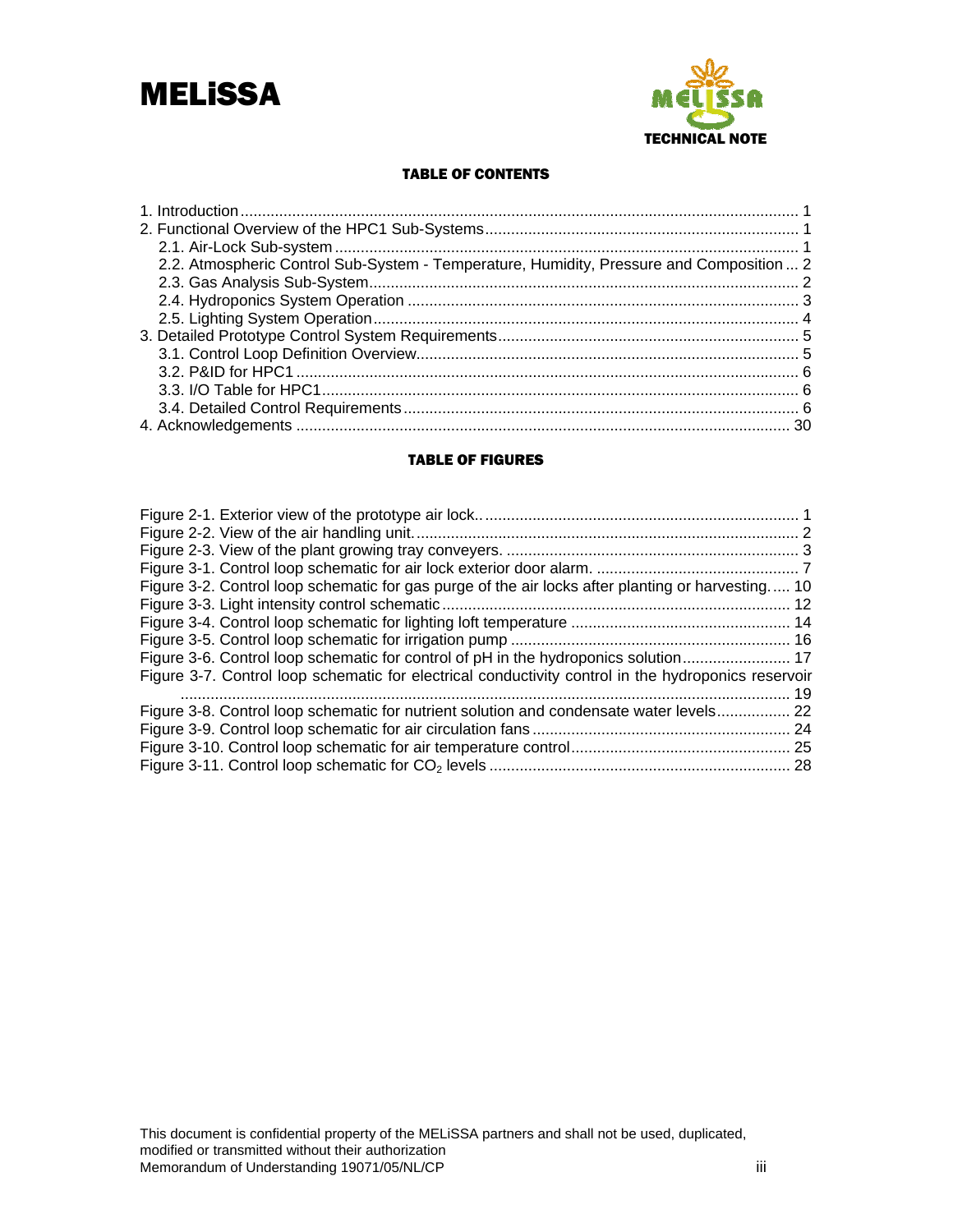

# <span id="page-3-0"></span>**1. Introduction**

This document outlines the major control loops required for operation of the HPC prototype with emphasis on autonomous operation. It describes the logic for control using either the Argus or Schneider PLC systems. Suggested control logic as supplied to Argus is also provided.

# **2. Functional Overview of the HPC1 Sub-Systems**

# **2.1. Air-Lock Sub-system**

Access to the chamber growing area is gained through i) air-locks positioned at both chamber ends and ii) an access panel (exposed) on the middle chamber module. The air locks are designed to reduce atmospheric leakage or cross contamination between the chamber interior and exterior during seeding and harvesting procedures. On the interior side of the air-lock is Hypalon fabric door. The door is manually opened using magentics. A diagram of the air-locks is provided below.

During periodic cleaning of the HPC of to access the chamber interior in an emergency, the side panel may be opened. The access panel may be opened manually and is fitted with gaskets and bolts/acorn nuts to ensure a seal against the exterior chamber wall when not in use. If chamber side panel is opened, the chamber will not remain sealed.



### **Figure 2-1. Exterior view of the prototype air lock. Shown are the gloves, window and latches.**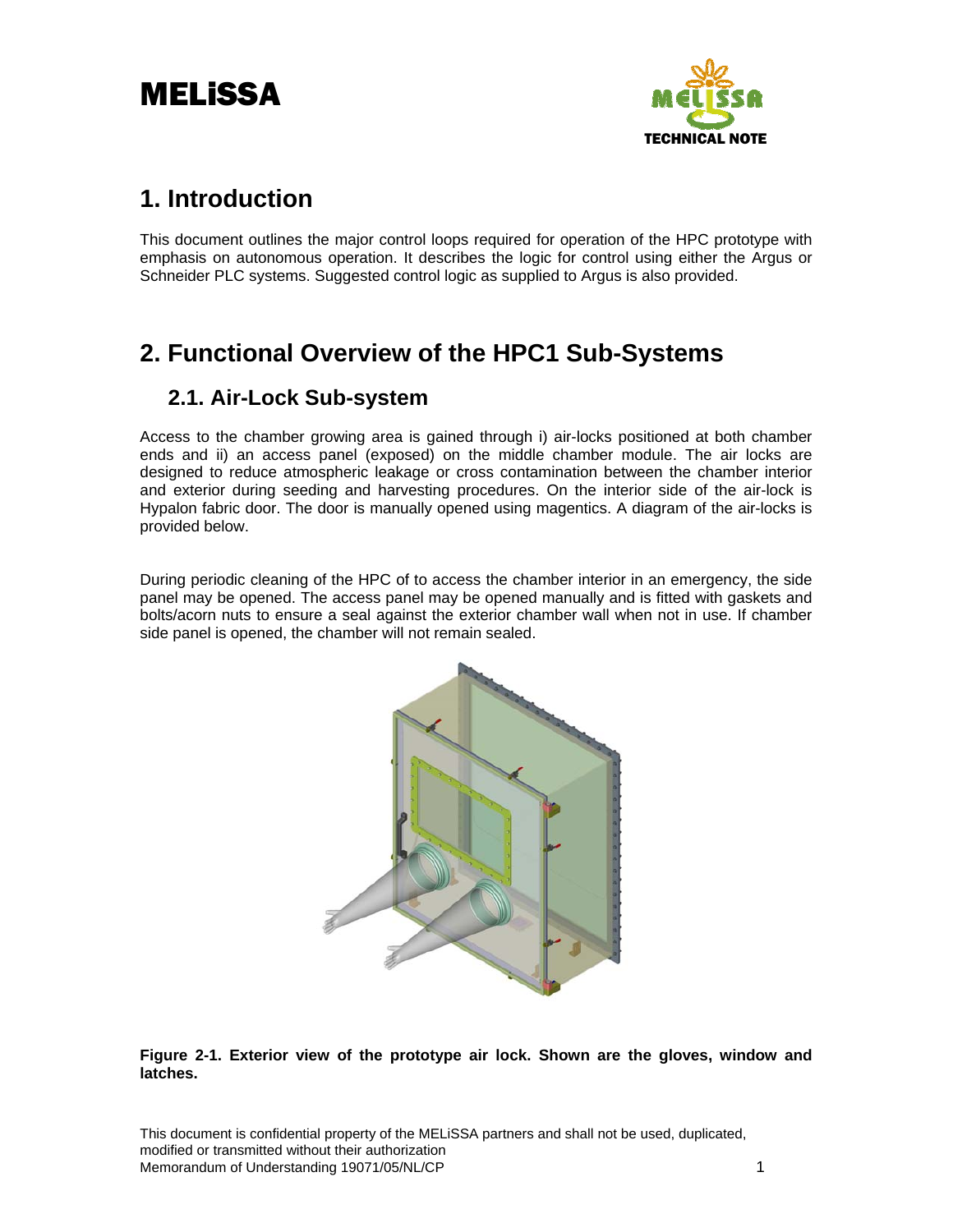

# <span id="page-4-0"></span>**2.2. Atmospheric Control Sub-System - Temperature, Humidity, Pressure and Composition**

Air is conditioned for temperature and humidity and re-circulated inside the chamber. Externally supplied chilled water and hot water are to be circulated through sealed and "heresite" coated (baked oxidation barrier) heat (cold and hot) exchange coils mounted in an internal plenum at the base of the chamber. Condensate from the chilled water coil is to collected on the condensate drip tray integrated into the chill water coil and is collected and measured in a condensate collection reservoir (4 L reservoir volume). The condensate water may then be pumped back into the hydroponics reservoir and/or (with the addition of a three way proportional valve) to the crew compartment of the MELiSSA loop depending on demand.

A heresite coated main centrifugal blower is mounted in the plenum and distributes the air through a duct running the length and height of the back chamber wall and into the chamber growing interior from outlets mounted an the upper interior wall. Modulated hot water and chilled water proportional valves effect temperature and dehumidification control of the aerial environment. The motor and variable frequency drive controller for the blower is positioned on the outside of the chamber and connected to the blower shaft using a rotary feed through shaft.

The chamber is fitted with three 200 litre double sealed Teflon positioned on the side of the chamber. The Teflon bags serve as a passive approach to atmospheric pressure management in the chamber since they will expand or contract with variable atmospheric volume within the chamber growing interior as associated with programmed diurnal temperature fluctuations. The bags are connected to the chamber growing volume custom designed fittings. The total temperature range influencing gas volume in the chamber represented by a single bag capacity of 200 L (nominally filled at 100L) is about +6 degrees.



**Figure 2-2. View of the air handling unit.** Shown are the blower, hot and chilled water coils, the rotary fee-through shaft and the exterior mounted motor. The air intake is adjacent to the coils and the outlet is above the blower.

# **2.3. Gas Analysis Sub-System**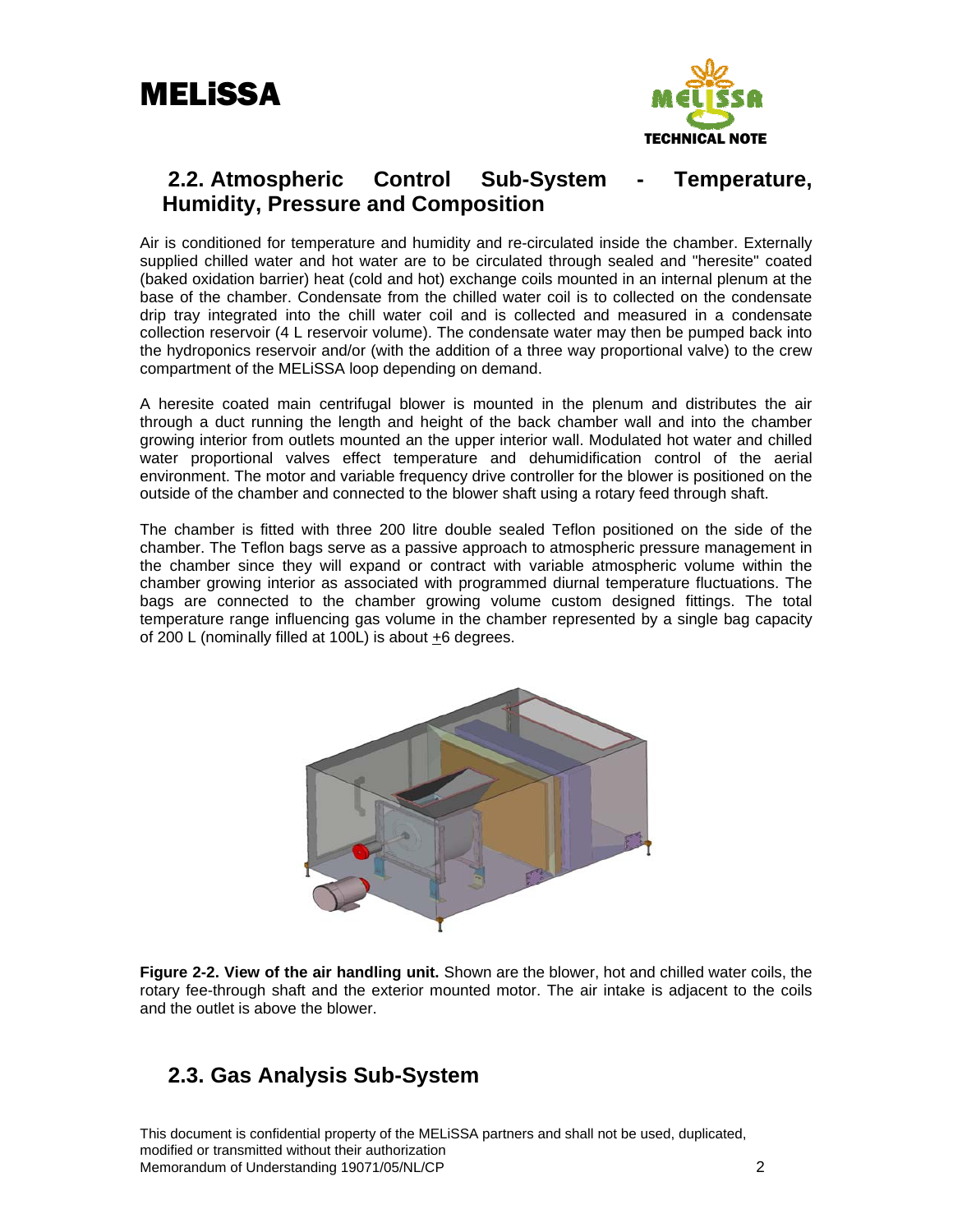<span id="page-5-0"></span>



The gas analysis sub-system primarily consists of an infra-red gas analyzer for  $CO<sub>2</sub>$  and a paramagnetic analyzer for  $O<sub>2</sub>$ . Plumbing and fittings for gas sampling and return to the chamber interior also form part of this system.

The computer controller will maintain internal chamber  $CO<sub>2</sub>$  concentrations during the day-light hours so that any net carbon gain by the stand through photosynthetic activity is compensated for by injections from an external  $CO<sub>2</sub>$  tank. The tank may be commercially available bottled  $CO<sub>2</sub>$  or a reservoir of CO<sub>2</sub> collected from other MELiSSA compartments.

# **2.4. Hydroponics System Operation**

The nutrient requirements for the plants are supplied in a hydroponics medium stored in a polypropylene nutrient solution reservoir mounted on the underside the chamber. The solution is pumped into the chamber to the head of sloped polypropylene growing trays (trays) using a water cascade system. The chamber has a total length of 5 m and can therefore accommodate up to 22 trays. The trays are designed to accommodate a variety of root media as a substrate for the hydroponics solution including Rockwool<sup>®</sup>, expanded clay (Lecca<sup>®</sup>) and newly developed biodegradable and inert media. The solution drains from each tray into a common collection trough via gravity. The collection trough (5m in length) then returns the solution back to the nutrient reservoir. The condition of the solution with respect to pH and electrical conductivity is monitored and adjusted continuously through measured injections of acid, base and/or various nutrient mixes.



**Figure 2-3. View of the plant growing tray conveyers.**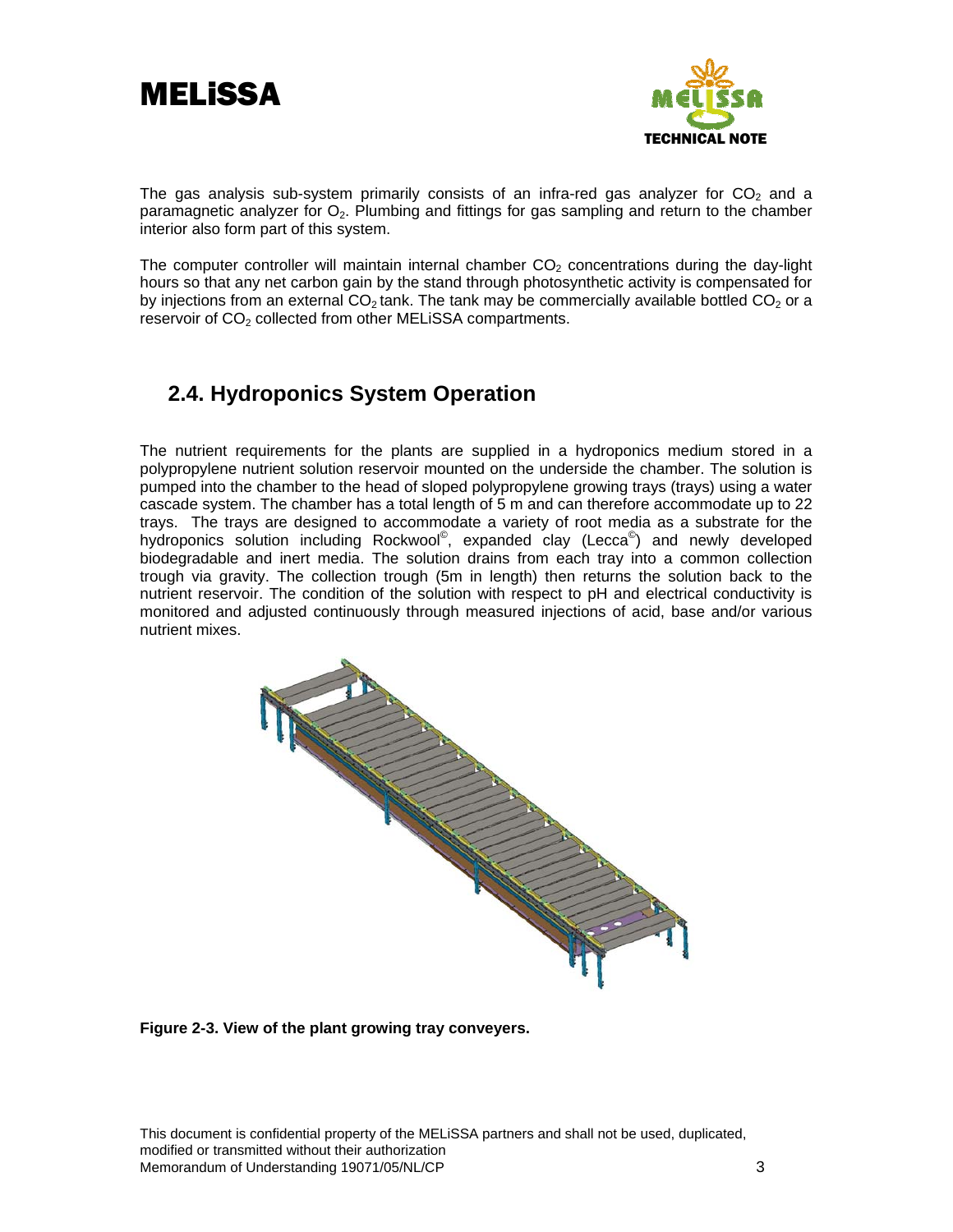<span id="page-6-0"></span>



# **2.5. Lighting System Operation**

The plant growth chamber is equipped with  $9 \times 600W$  HPS and  $3 \times 400W$  MH lamps externally mounted overhead to provide illumination through a 10 mm tempered glass roof. Initially static ballasts will be used. This means that light intensity can not be attenuated through power supply regulation to the ballasts. Therefore, light intensity control will be discrete with binary (on/off) operation of the lamps to achieve desired illumination levels. The lighting system includes a lamp loft with fans for temperature control.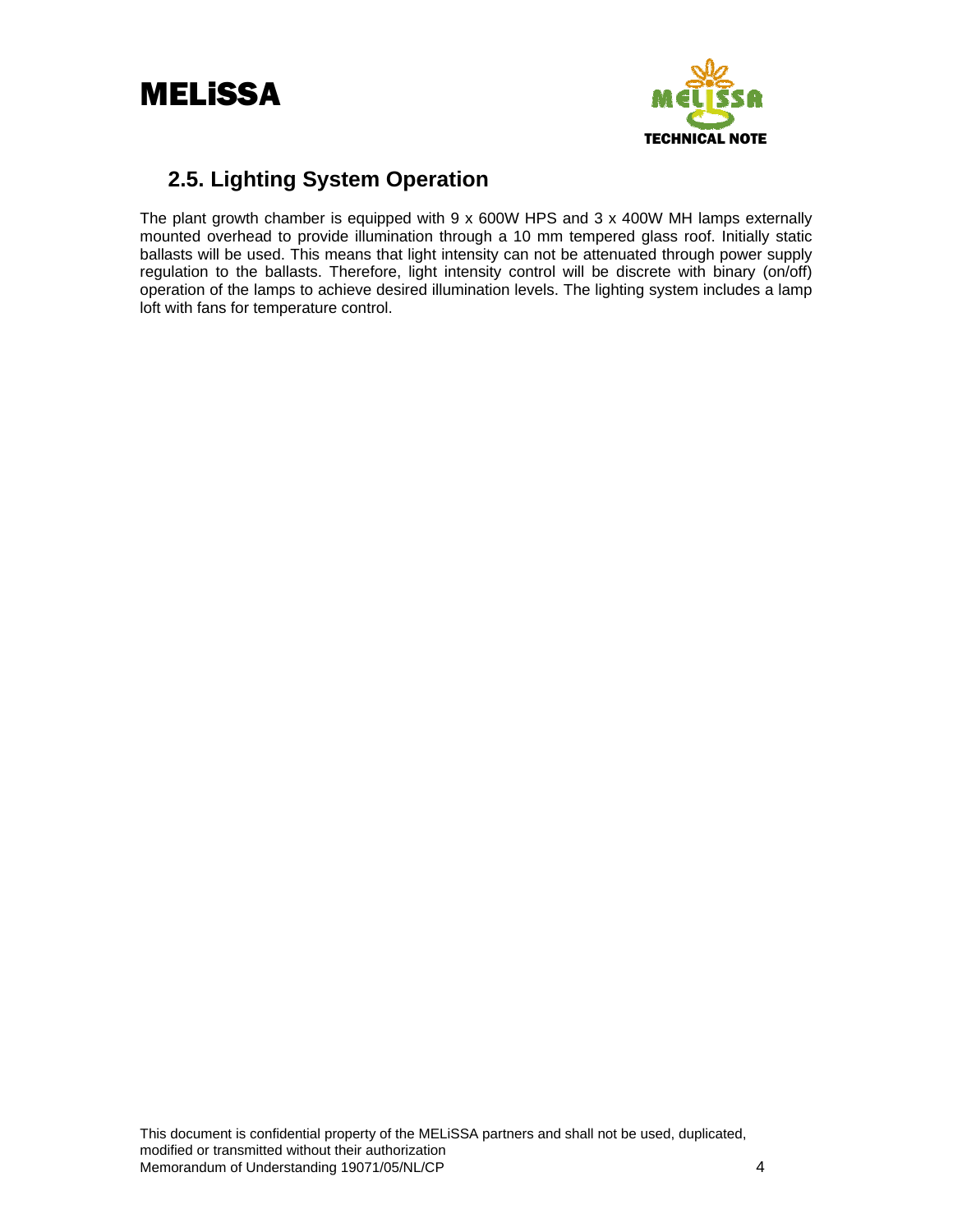

# <span id="page-7-0"></span>**3. Detailed Prototype Control System Requirements**

# **3.1. Control Loop Definition Overview**

| <b>Control</b><br>Loop<br><b>Identifier</b> | <b>Control Loop Name</b>         | <b>Description</b>                                                                                                                                                                                                                                                                                                                        |
|---------------------------------------------|----------------------------------|-------------------------------------------------------------------------------------------------------------------------------------------------------------------------------------------------------------------------------------------------------------------------------------------------------------------------------------------|
| 4100                                        | Exterior Airlock Door<br>A Alarm | Controller activates an alarm and purge-over ride<br>condition when door sensors indicate door open. LEDs<br>on the same sensor circuit indicate door open/closed<br>status.                                                                                                                                                              |
| 4101                                        | Exterior Airlock Door<br>C Alarm | Controller activates an alarm and purge-over ride<br>condition when door sensors indicate door open. LEDs<br>on the same sensor circuit indicate door open/closed<br>status.                                                                                                                                                              |
| 4102                                        | Airlock A Purge                  | Controller acts upon user initiated purge sequence by<br>opening gas outlet and inlet solenoids for an empirically<br>determined mixing period. The purge operation is not<br>allowed or is shut-down (closure of inlet vent) if door<br>open alarm in loop 4100 exists, an over-pressure alarm is<br>indicated or a vent solenoid fails. |
| 4103                                        | Airlock C Purge                  | Controller acts upon user initiated purge sequence by<br>opening gas outlet and inlet solenoids for an empirically<br>determined mixing period. The purge operation is not<br>allowed or is shut-down (closure of inlet vent) if door<br>open alarm in loop 4100 exists, an over-pressure alarm is<br>indicated or a vent solenoid fails. |
| 4104                                        | Light<br>Intensity<br>Control    | Independent activation of the three lamp strings in<br>accordance with the user defined photoperiod. Alarms<br>are indicated if PAR sensors do not respond to ignition or<br>if air loft temperature (loop 4105) is high.                                                                                                                 |
| 4105                                        | Lamp Loft Control                | Controller activates all lamp loft fans with the ignition of<br>any lamp string or whenever lamp loft temperature is in<br>excess. Alarms are indicated if loft temperature is high.                                                                                                                                                      |
| 4106                                        | <b>Irrigation System</b>         | Controller activates the main irrigation pump according to<br>the user defined irrigation period. If operation of the pump<br>is indicated and flow sensor indicates low flow, an alarm<br>is indicated.                                                                                                                                  |
| 4107                                        | pH Control                       | The controller aims to keep pH levels in the hydroponics<br>reservoir at demand with automated injections of either<br>acid or base stocks. The injection run-time is determined<br>from empirically determined equilibration times. Alarms<br>are indicated if pH is out of bounds of if acid/base stock<br>vessels are at low levels.   |
| 4108                                        | <b>EC Control</b>                | The controller aims to keep EC levels in the hydroponics<br>reservoir at demand with automated injections of either A<br>and B stocks. The injection run-time is determined from<br>empirically determined equilibration times. Alarms are<br>indicated if EC is out of bounds of if stock vessels are at<br>low levels.                  |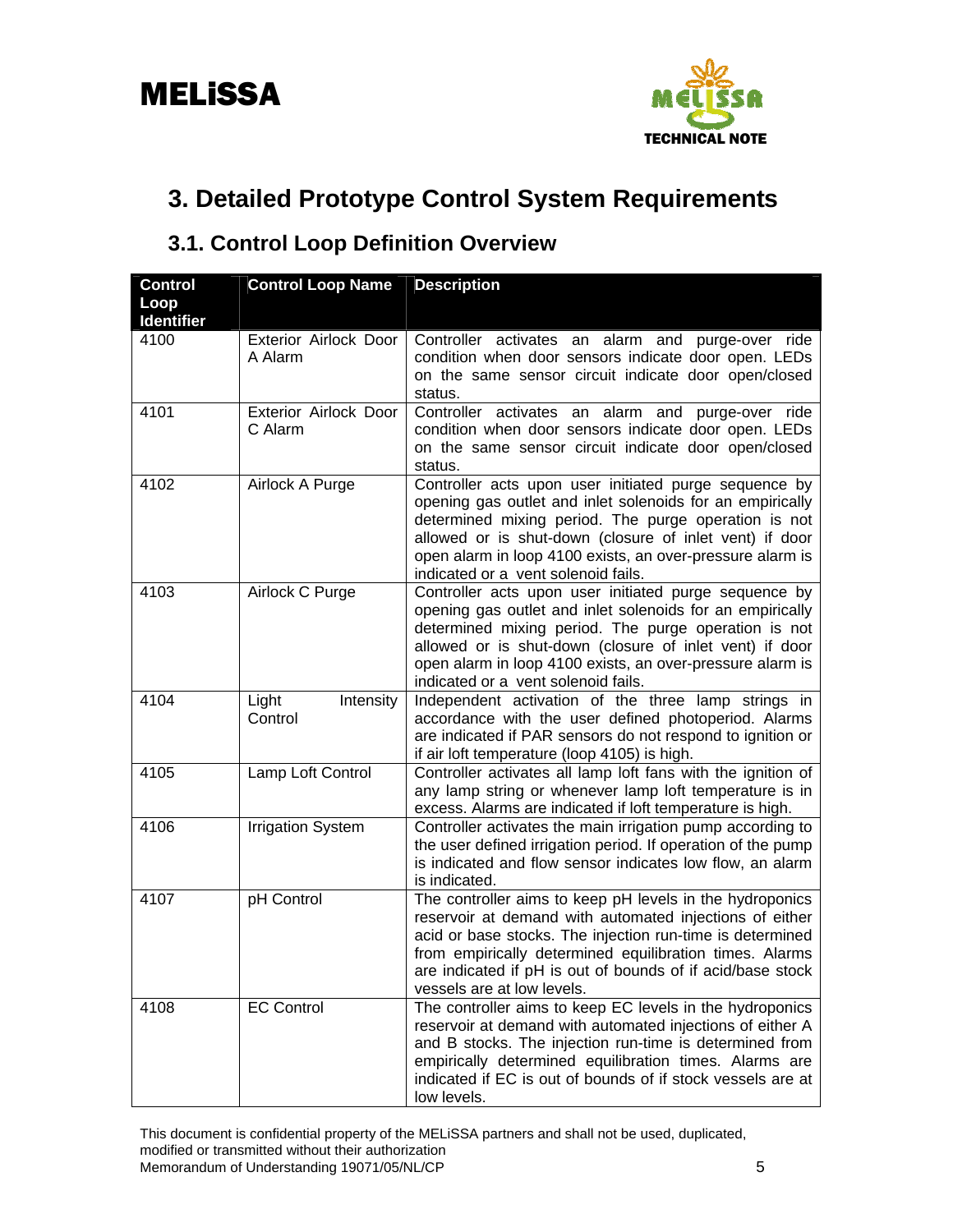<span id="page-8-0"></span>



| 4109 | Reservoir<br>Temperature                      | Pulse width modulated control of an inlet solenoid feeding<br>chilled water in a closed loop line to the reservoir from the<br>facility                                                           |
|------|-----------------------------------------------|---------------------------------------------------------------------------------------------------------------------------------------------------------------------------------------------------|
| 4110 | <b>Condensate Control</b>                     | Controller activates the return pumping of collected<br>condensate from the condensate vessel to the reservoir if<br>volume levels are within limits.                                             |
| 4111 | <b>Air Circulation</b>                        | The controller activates the VFD and confirms air flow.<br>VFD set-point is determined from calibration profiles of air<br>flow volume/speed at various VFD frequencies                           |
| 4112 | Humidity<br>and<br><b>Temperature Control</b> | The controller modulates three-way proportional valves<br>feeding chilled and hot water supplies from the facility to<br>the heat exchange coils.                                                 |
| 4113 | CO2/O2Control                                 | The controller maintains $CO2$ concentrations at demand<br>levels in the growing volume during the user specified<br>photoperiod. Alarms are indicated for out of bound CO2<br>or high O2 levels. |
| 4114 | Passive Pressure                              | The controller activates an alarm, if passive pressure<br>management fails.                                                                                                                       |

# **3.2. P&ID for HPC1**

The P&ID document for HPC1 is provided in a companion file: Appendix 1 to TN 85.7 – P&ID for HPC1

# **3.3. I/O Table for HPC1**

The I/O Table HPC1 is provided in a companion file: Appendix 2 to TN 85.7 – I/O Table for HPC1

# **3.4. Detailed Control Requirements**

## **3.4.1.** *Exterior Air Lock Door Alarm – Loops 4100 and 4101*

The interior air lock doors are operated manually with the use of a magnetic closure. The external doors are also operated manually but are fitted with an upper and lower contact sensor to ensure closure. No formal control loop of the exterior or interior air lock doors is required other than an alarm indicating when the exterior door does not have proper seal (as indicated by contact sensors positioned on the door) against the outer gasket and a corresponding air lock purge override condition.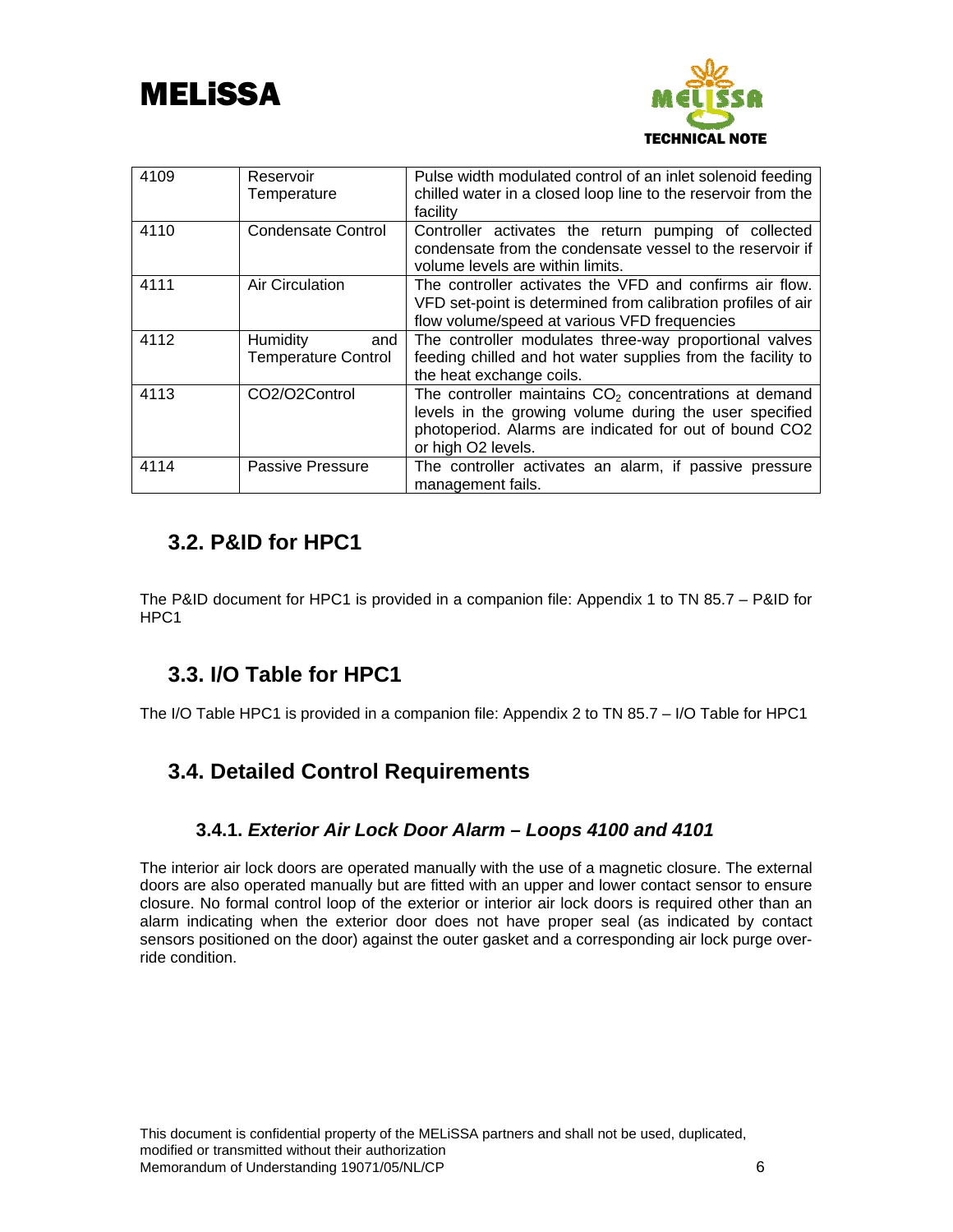<span id="page-9-0"></span>



| Exterior Air Lock Door A                                           | Loop HPC1_4100                                                      |
|--------------------------------------------------------------------|---------------------------------------------------------------------|
| ZS_4100_01<br>ZI_4100_01<br>ZI_4100_02<br>ZS_4100_02               | Exterior Door Open Alarm and<br>Purge Over-ride<br>DI<br>4100<br>DI |
| HPC1                                                               | PLC                                                                 |
| <b>Exterior Air Lock Door C</b>                                    | Loop HPC1_4101                                                      |
| ZS_4101_01<br>$\frac{1}{2}$ ZI_4101_01<br>ZI_4101_02<br>ZS_4101_02 | Exterior Door Open Alarm and<br>Purge Over-ride<br>DI<br>4101<br>DI |
| HPC1                                                               | PLC                                                                 |

**Figure 3-1. Control loop schematic for air lock exterior door alarm.**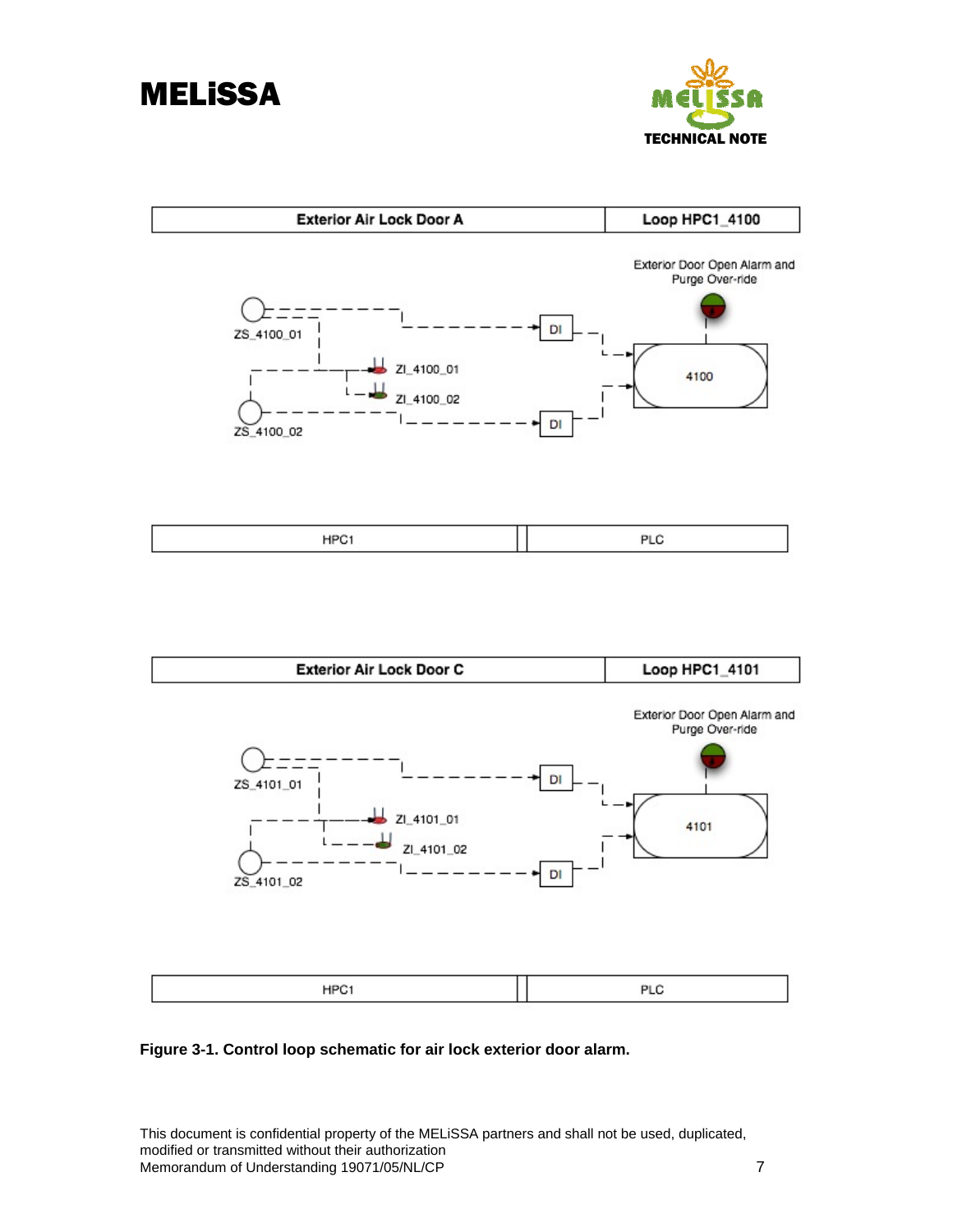



| Equipment    |                                                  |
|--------------|--------------------------------------------------|
| Reference ID | <b>Description</b>                               |
|              |                                                  |
| ZS 4100 01   | Upper Exterior Air Lock Door Switch - Side A     |
| ZS 4100 02   | Lower Exterior Air Lock Door Switch - Side A     |
| ZI 4100 01   | LED Indicator when door is Open - Side A         |
| ZI 4100 02   | LED Indicator when door is fully Closed - Side A |
| ZS 4101 01   | Upper Exterior Air Lock Door Switch - Side C     |
| ZS 4101 02   | Lower Exterior Air Lock Door Switch - Side C     |
| ZI 4101 01   | LED Indicator when door is Open - Side C         |
| ZI 4101 02   | LED Indicator when door is fully Closed - Side C |

*User Inputs:* 

| $\blacksquare$<br>Instrument | ℡<br>iiption<br>$\sim$ $\sim$ $\sim$ $\sim$ $\sim$<br>езсп<br>◡ |
|------------------------------|-----------------------------------------------------------------|
| N/A                          | v/n                                                             |

#### *Alarm Conditions:*

| Name                                                                 | <b>Description</b>                        |
|----------------------------------------------------------------------|-------------------------------------------|
| 4100 DOOR OPEN ALARM                                                 | Activated when ZS_4100_01, ZS_4100_02,    |
| 4101 DOOR OPEN ALARM                                                 | ZS_4101_01 or ZS_4101_02 indicate opening |
|                                                                      | (HIGH)                                    |
| 4100/4101 PURGE OVERRIDE ALARM   Occurs when Door Open Alarm is TRUE |                                           |
|                                                                      |                                           |

*Control Logic:* 

For Airlock Door A:

Line 1: IF ZS\_4100\_01 is HIGH (OPEN) THEN DOOR\_ OPEN\_ALARM=TRUE AND PURGE OVER\_RIDE Line 2: IF ZS\_4100\_02 is HIGH (OPEN) THEN DOOR\_OPEN\_ALARM AND PURGE OVER\_RIDE

Line 3: IF LINE 1 OR LINE 2 IS TRUE THEN ALARM AND PURGE OVER\_RIDE

For Airlock Door C: Line 1: IF ZS\_4101\_01 is HIGH (OPEN) THEN DOOR\_OPEN\_ALARM AND PURGE OVER\_RIDE Line 2: IF ZS\_4101\_02 is HIGH (OPEN) THEN DOOR\_OPEN\_ALARM AND PURGE OVER\_RIDE Line 3: IF LINE 1 OR LINE 2 IS TRUE THEN ALARM AND PURGE OVER\_RIDE

IF PURGE OVER RIDE =TRUE THEN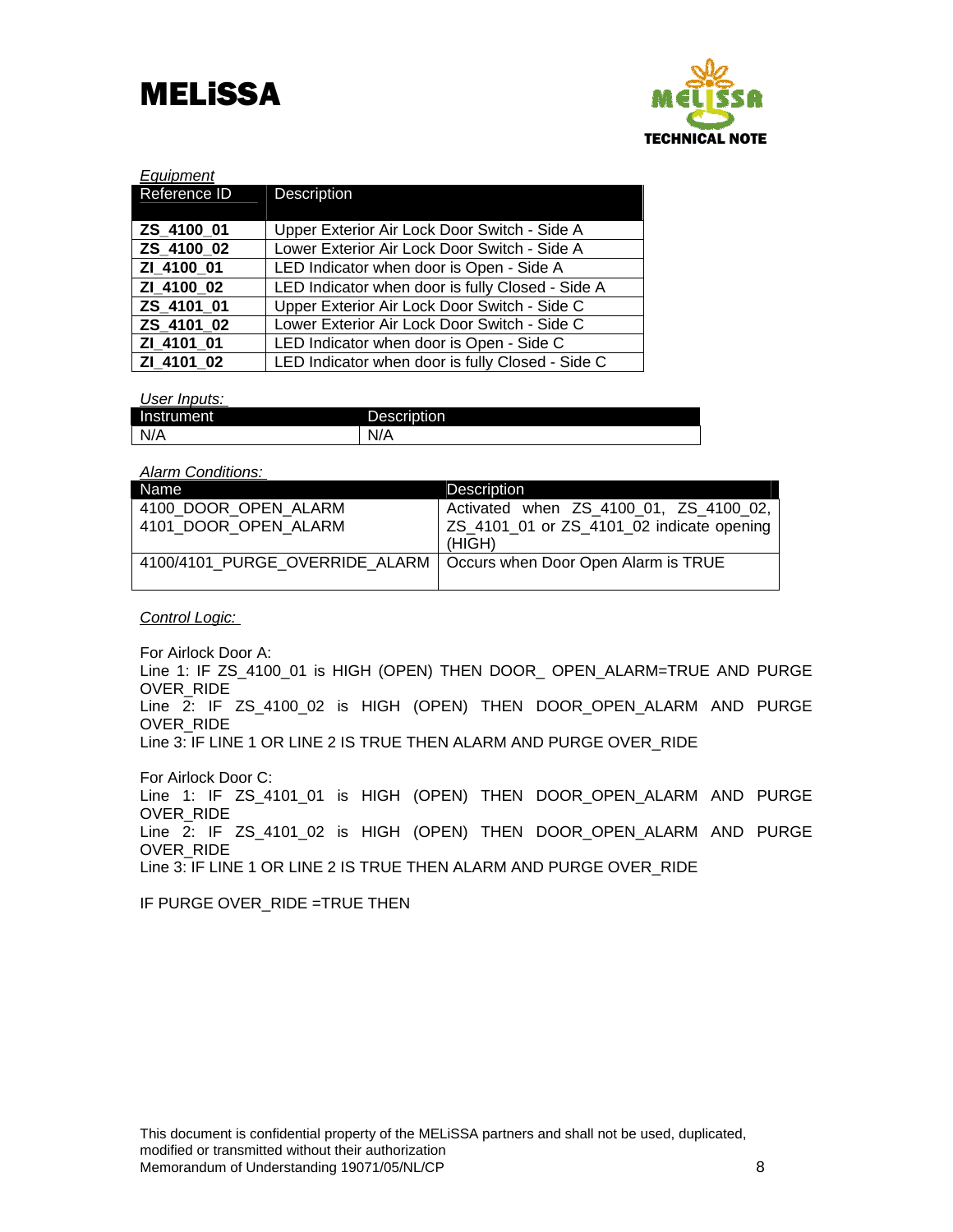



# **3.4.2.** *Air Lock Purge Control – Loops 4102 and 4103*

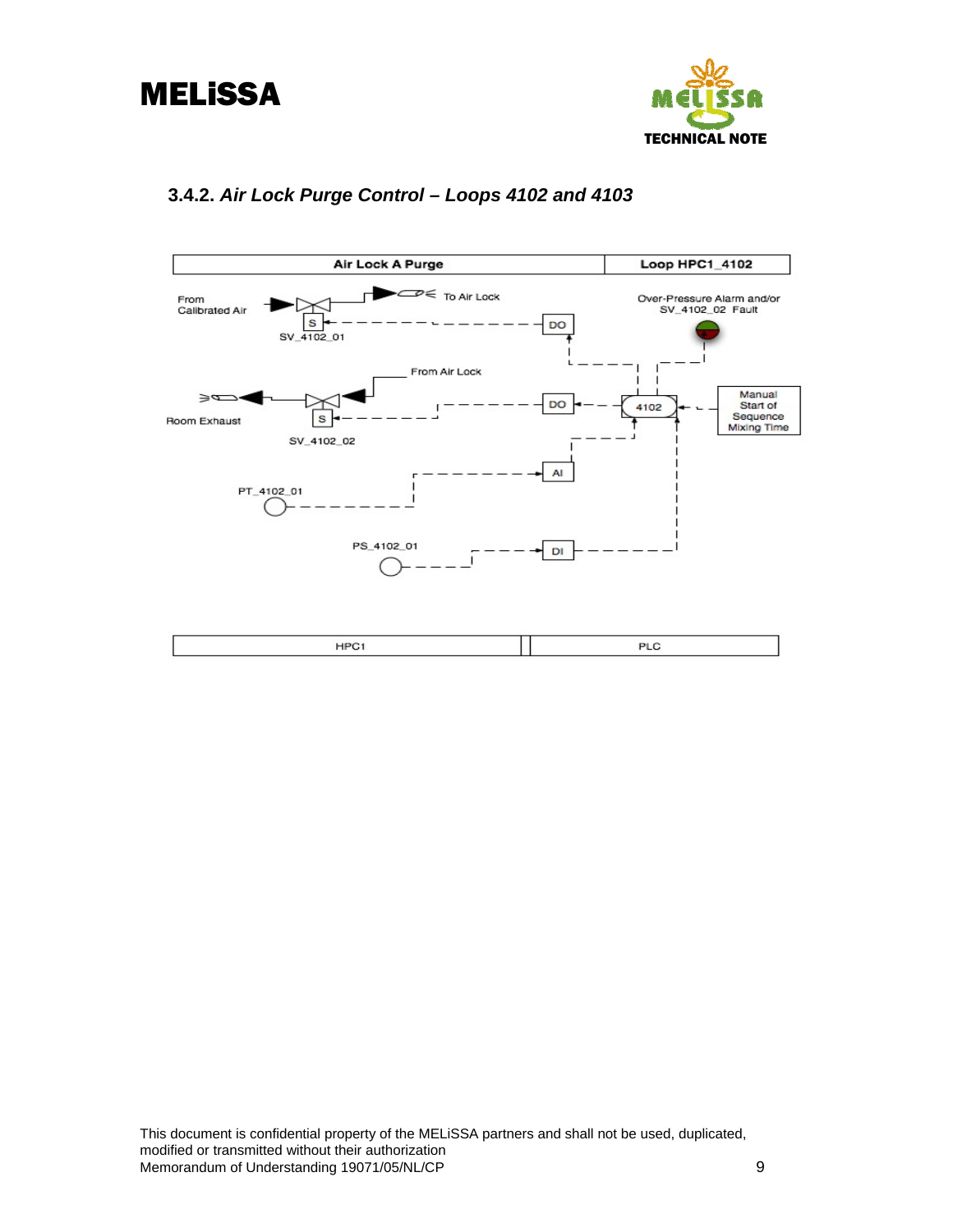

<span id="page-12-0"></span>

**Figure 3-2. Control loop schematic for gas purge of the air locks after planting or harvesting.** 

| <u>Equipment</u> |                                                      |
|------------------|------------------------------------------------------|
| Reference ID     | Description                                          |
|                  |                                                      |
|                  | Solenoid Valve for injection of pressurized air into |
| SV_4102_01       | airlock A                                            |
| SV_4102_02       | Airlock A ventilation Solenoid Valve                 |
| PT 4102 01       | Pressure sensor for airlock A                        |
| PS 4102 01       | Airlock A pressure switch                            |
|                  | Solenoid Valve for injection of pressurized air into |
| SV_4103_01       | airlock C                                            |
| SV_4103_02       | <b>Airlock C ventilation Solenoid Valve</b>          |
| PT_4103_01       | Pressure sensor for airlock C                        |
| PS 4103 01       | Airlock C pressure switch                            |
|                  |                                                      |

*User Inputs:* 

| ---- <i>---</i> ----   |                                                 |
|------------------------|-------------------------------------------------|
| Name                   | <b>Description</b>                              |
| 4102/4103 MANUAL START | User initiated purge sequence at the controller |
| 4102/4103 MIXING TIME  | The time (in minutes) to fully purge the air    |
|                        | locks, as determined during the functional      |
|                        | test, and correspondingly, the run time for the |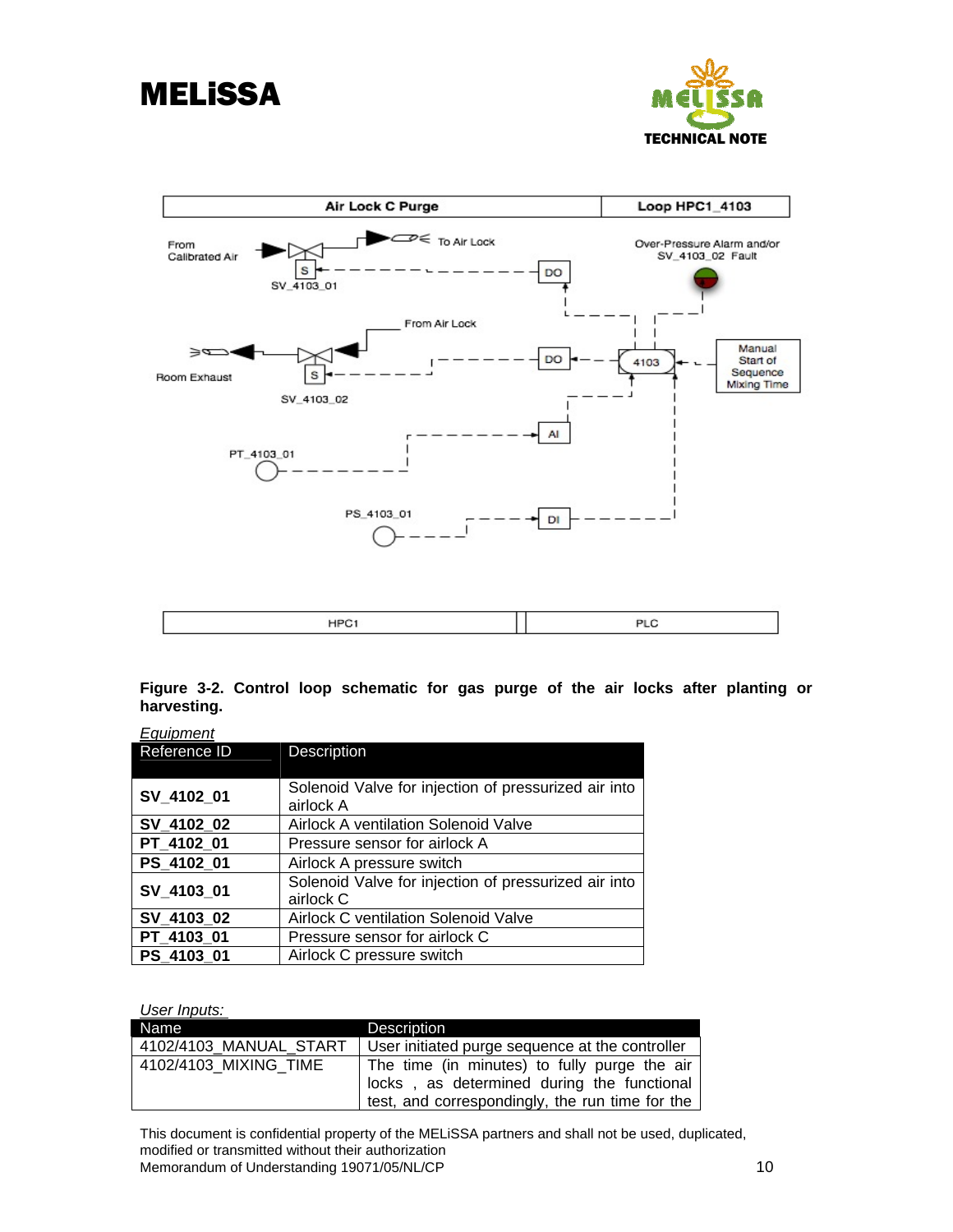



purge procedure

*Alarm Conditions:* 

| Name                      | Description                                     |
|---------------------------|-------------------------------------------------|
| 4100 DOOR OPEN ALARM      | The manual start operation of the purge         |
| 4101 DOOR OPEN ALARM      | operation is in over-ride condition if the door |
|                           | open alarm is indicated                         |
| 4102 PURGE OVERRIDE ALARM | Occurs when Door Open Alarm is TRUE             |
| 4103_PURGE_OVERRIDE_ALARM |                                                 |
| 4102 VENT FAULT ALARM     | Occurs when the purge solenoids do not open     |
| 4103 VENT FAULT ALARM     | as indicated no flow signal from the pressure   |
|                           | switches                                        |

*Control Logic:* 

For 4102 Loop:

IF 4102\_Manual\_Start=TRUE THEN FOR Mixing\_Time: IF 4100\_DOOR\_OPEN\_ALARM=FALSE THEN SV\_4102\_02 =HIGH (opened) SV\_4102\_01=HIGH (opened) IF PS\_4102\_01=FALSE (indicates no flow) AND PT\_4102\_01>=TOLERANCE THEN SV\_4102\_01=LOW (off) ELSE 4102\_VENT\_FAULT\_ALARM=TRUE ELSE 4102 PURGE\_OVERRIDE\_ALARM=TRUE ELSE NOTHING

For 4103 Loop IF 4103 Manual Start=TRUE THEN FOR Mixing Time: IF 4100 DOOR OPEN ALARM=FALSE THEN SV\_4103\_02 =HIGH (opened) SV\_4103\_01=HIGH (opened) IF PS\_4103\_01=FALSE (indicates no flow) AND PT\_4103\_01>=TOLERANCE THEN SV\_4103\_01=LOW (off) ELSE 4103\_VENT\_FAULT\_ALARM=TRUE ELSE 4103\_PURGE\_OVERRIDE\_ALARM=TRUE ELSE NOTHING

## **3.4.3.** *Light Intensity Control – Loop 4104*

In the case of fixed ballasts which are not dimmable, control of the lighting system intensity is limited. A relay switches each of three lamp strings on or off, depending on the photoperiod set for the given string. Each lamp string consists of a single HPS lamp from each module (2 strings) or the 3 MH lamps from each module.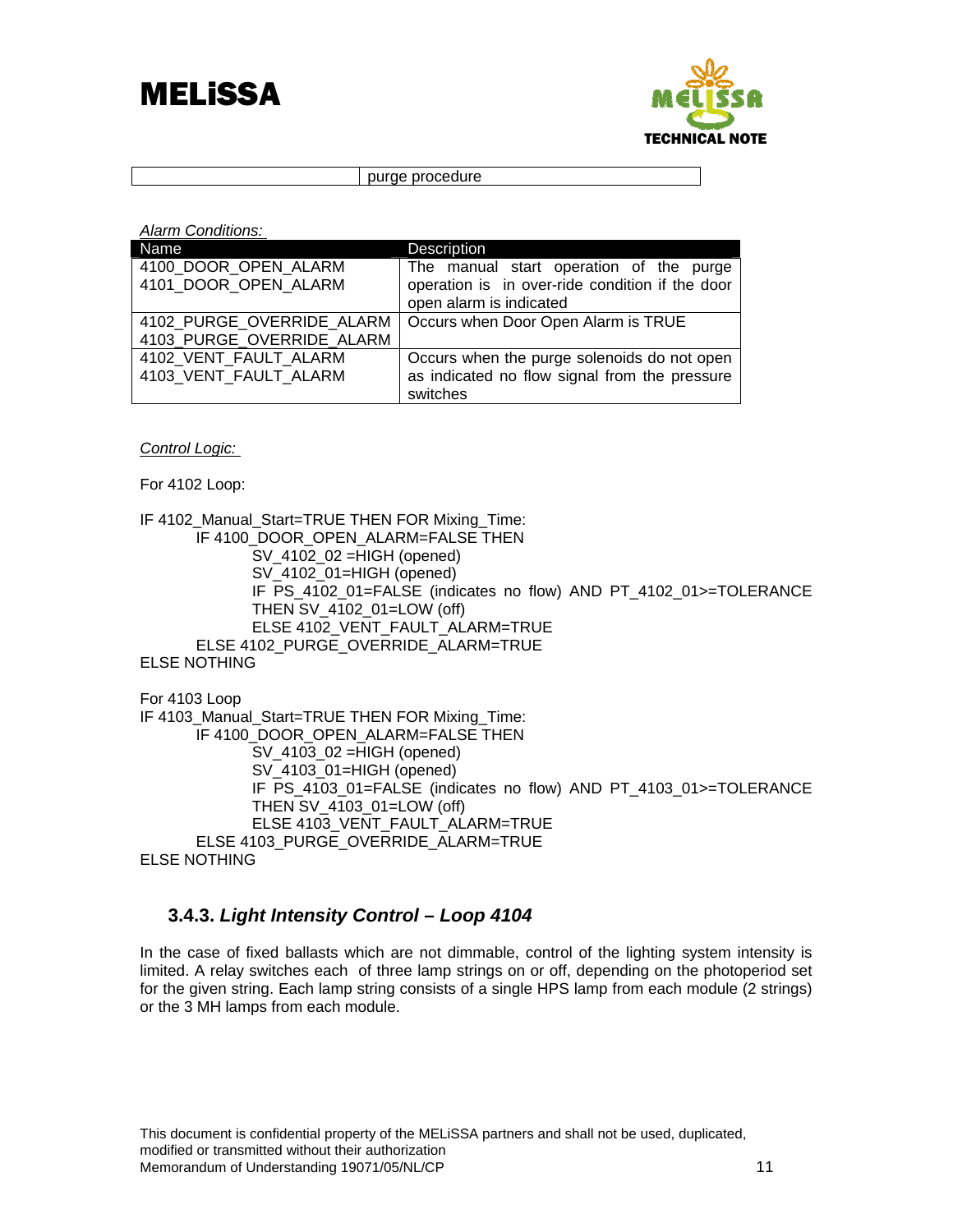<span id="page-14-0"></span>





**Figure 3-3. Light intensity control schematic** 

| Equipment    |                       |
|--------------|-----------------------|
| Reference ID | <b>Description</b>    |
| IY 4104 01   | Turn On/Off lamps - A |
| IY 4104 02   | Turn On/Off lamps - B |
| IY_4104_03   | Turn On/Off lamps - C |
| RT 4104 01   | PAR Sensor - A        |
| RT_4104_02   | PAR Sensor - B        |
| RT_4104_03   | PAR Sensor - C        |
| LHPS 4104 01 | HPS Lamp in String Aa |
| LHPS 4104 02 | HPS Lamp in String Ab |
| LHPS_4104_03 | HPS Lamp in String Ba |
| LHPS_4104_04 | HPS Lamp in String Bb |
| LHPS 4104 05 | HPS Lamp in String Ca |
| LHPS_4104_06 | HPS Lamp in String Cb |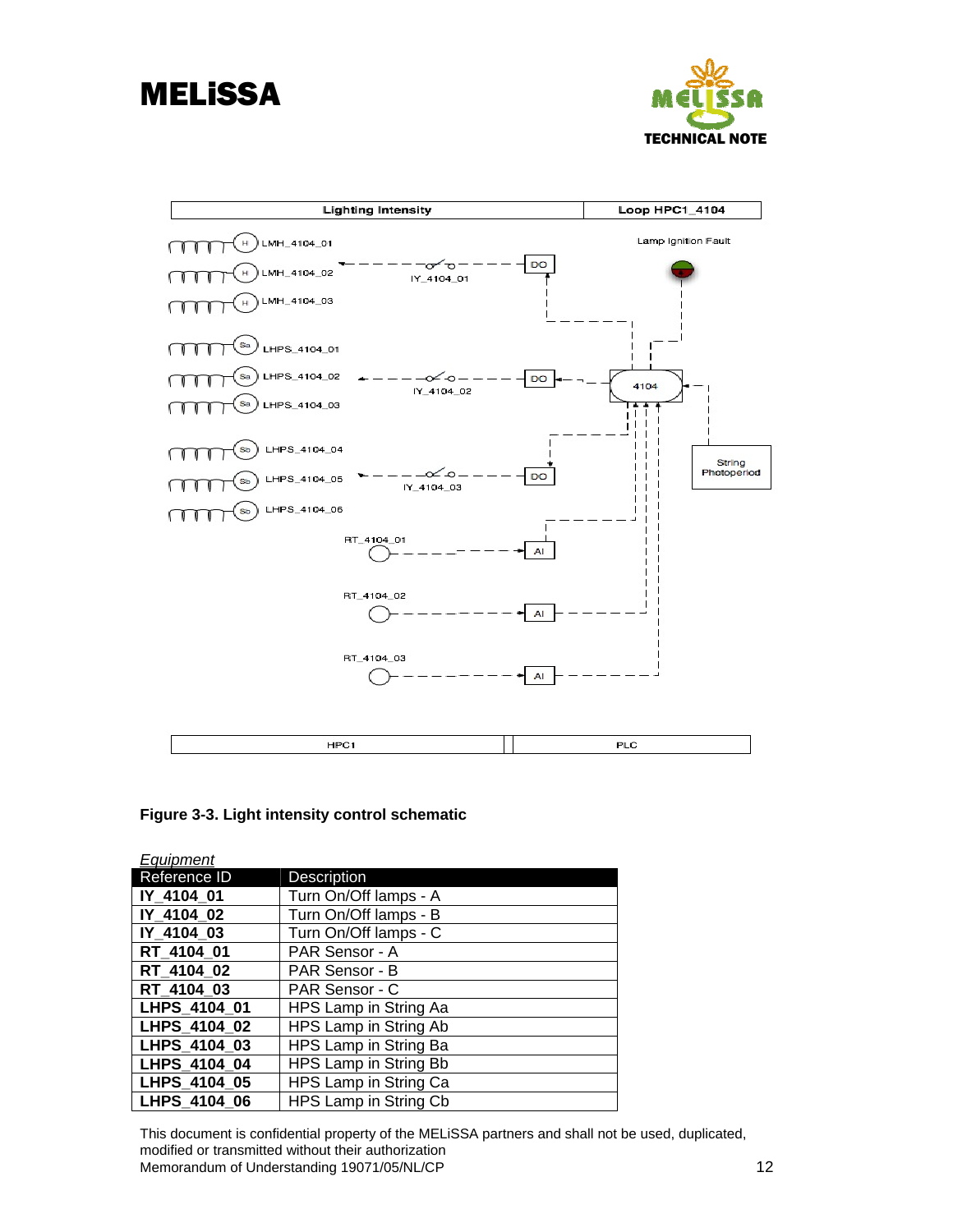# **MELISSA**



| l LMH 4104 01 | Metal Halide Lamp A |
|---------------|---------------------|
| LMH 4104 02   | Metal Halide Lamp B |
| LMH 4104 03   | Metal Halide Lamp C |

#### *User Inputs:*

| Name                      | Description                                   |
|---------------------------|-----------------------------------------------|
| 4104 PHOTOPERIOD STRING A | The start and end hours for illumination of a |
| 4104 PHOTOPEIORD STRING B | given lamp string                             |
| 4104 PHOTOPERIOD STRNG MH |                                               |

*Alarm Conditions:* 

| <b>Instrument</b>                                        | Description                                                                                                                                  |
|----------------------------------------------------------|----------------------------------------------------------------------------------------------------------------------------------------------|
| 4104 PAR A ALARM<br>4104 PAR B ALARM<br>4104 PAR C ALARM | Occurs when a PAR sensor is reading less<br>than expected (200 µE), thereby indicating a<br>lamp ignition fault or leaf covering the sensor. |
| 4105 HIGH TEMP ALARM                                     | Overrides Lamp ignition of loft temperature is<br>high                                                                                       |

### *Control Logic:*

For Sting A:

IF TIME>=PHOTOPERIOD\_STRING\_A\_START AND TIME<= PHOTOPERIOD\_STRING\_A\_END THEN IY\_4104\_01=HIGH IF IY\_4104\_01=HIGH AND (RT\_4104\_01 OR RT\_4104\_02 OR RT\_4104\_03)<=EXPECTED THEN 4100\_PAR\_A\_ALARM=TRUE

For Sting B:

IF TIME>=PHOTOPERIOD\_STRING\_B\_START AND TIME<= PHOTOPERIOD\_STRING\_B\_END THEN IY\_4104\_02=HIGH IF IY\_4104\_02=HIGH AND (RT\_4104\_01 OR RT\_4104\_02 OR RT\_4104\_03)<=EXPECTED THEN 4100\_PAR\_B\_ALARM=TRUE

For Sting B:

IF TIME>=PHOTOPERIOD\_STRING\_MH\_START AND TIME<= PHOTOPERIOD\_STRING\_MH\_END THEN IY\_4104\_03=HIGH IF IY\_4104\_03=HIGH AND (RT\_4104\_01 OR RT\_4104\_02 OR RT\_4104\_03)<=EXPECTED THEN 4100 PAR MH ALARM=TRUE

### Override:

IF 4105 HIGH TEMP ALARM=TRUE THEN IY\_4104\_01 AND IY\_4104\_02 AND IY\_4104\_03 = LOW (off) AND FAN\_4105\_01 AND FAN\_4105\_02 AND FAN\_4105\_03 = HIGH (On)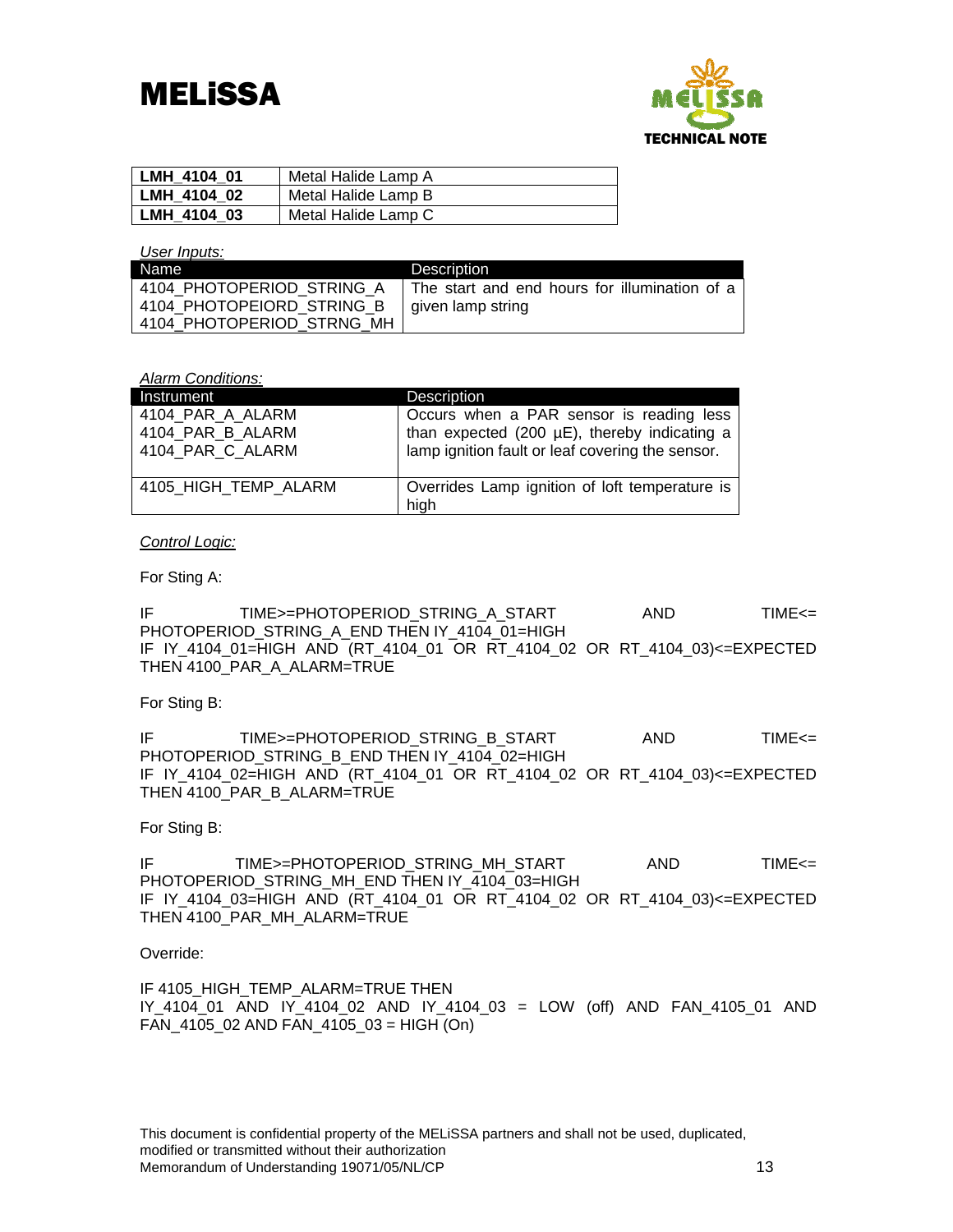<span id="page-16-0"></span>



## **3.4.4.** *Lighting Loft Temperature Control – Loop 4105*



**Figure 3-4. Control loop schematic for lighting loft temperature** 

| Equipment    |                                  |
|--------------|----------------------------------|
| Reference ID | <b>Description</b>               |
| FSL_4105_01  | Flow/No flow of Light Loft Fan A |
| FSL 4105 02  | Flow/No flow of Light Loft Fan B |
| FSL 4105 03  | Flow/No flow of Light Loft Fan C |
| FAN 4105 01  | Operation of Light Loft Fan A    |
| FAN 4105 02  | Operation of Light Loft Fan B    |
| FAN 4105 03  | Operation of Light Loft Fan C    |
| TT_4105_01   | Light Loft Temperature sensor A  |
| TT 4105 02   | Light Loft Temperature sensor B  |
| TT 4105 03   | Light Loft Temperature sensor C  |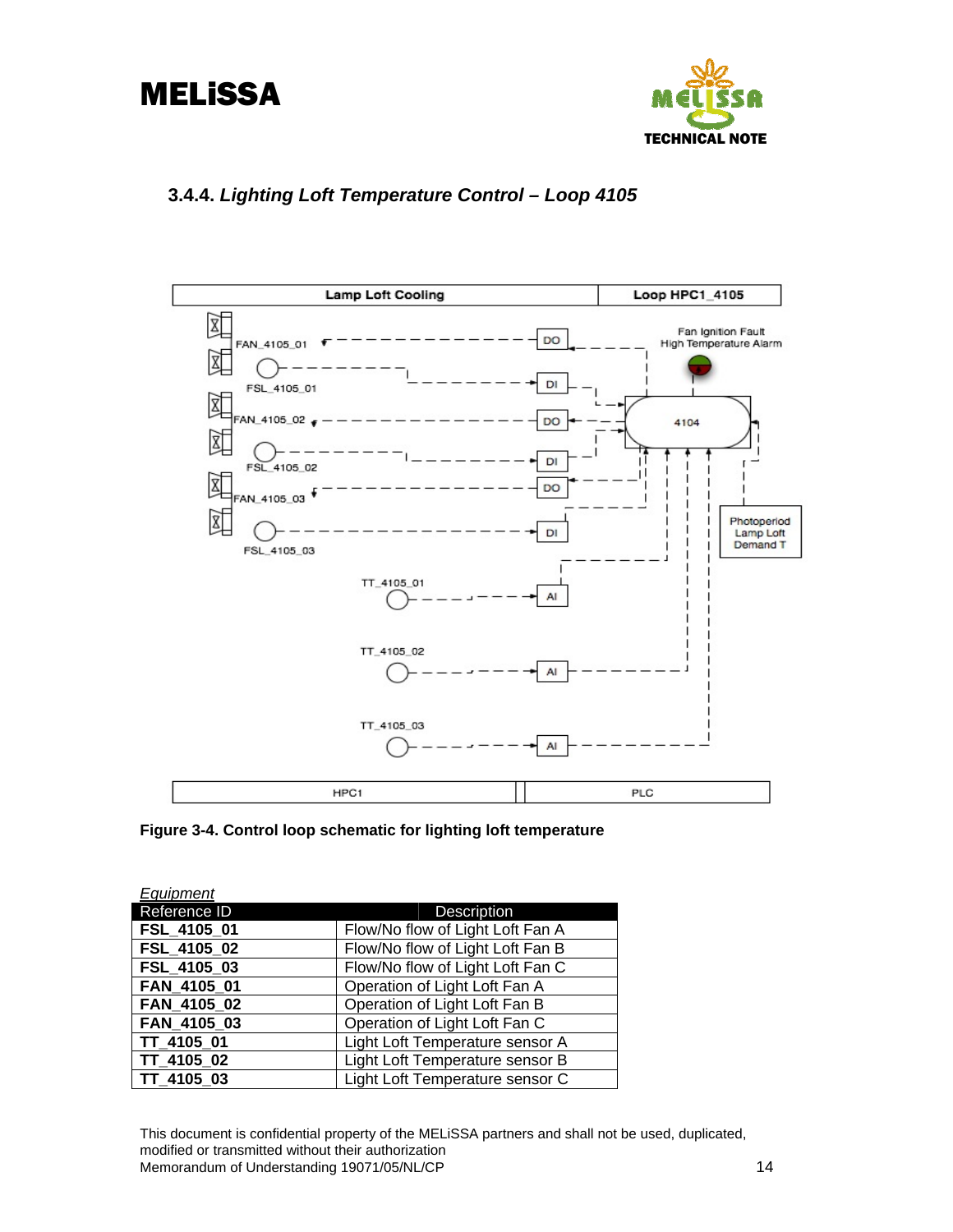



| User Inputs:              |                                               |
|---------------------------|-----------------------------------------------|
| Instrument                | Description                                   |
| 4104 PHOTOPERIOD STRING A | The start and end hours for illumination of a |
| 4104 PHOTOPEIORD STRING B | given lamp string                             |
| 4104 PHOTOPERIOD STRNG MH |                                               |
| IY 4104 01                | Turn On/Off lamps - A                         |
| IY 4104 02                | Turn On/Off lamps - B                         |
| IY 4104 03                | Turn On/Off lamps - C                         |
| 4105 DEMAND T             | Maximum allowable temperature of lamp loft    |

*Alarm Conditions:* 

| Instrument              | <b>Description</b>                                                                           |
|-------------------------|----------------------------------------------------------------------------------------------|
| 4105_HIGH_TEMP_ALARM    | Occurs when lamp loft temperature is in                                                      |
|                         | excess of demand temperatures                                                                |
| 4105 FAN IGNITION FAULT | Occurs if there is a demand for lamp loft fans<br>and fan indicates no operation/no air flow |

*Control Logic:*

IF TT\_4105\_01 OR TT\_4105\_02 OR TT\_4105\_03 >= 4105\_DEMAND\_T THEN FAN\_4105\_01 AND FAN\_4105\_02 AND FAN\_4105\_03 = HIGH AND 4105\_HIGH\_TEMP\_ALARM=TRUE

IF IY\_4104\_01 OR IY\_4104\_02 OR IY\_4104\_03 = HIGH THEN FAN\_4105\_01 AND FAN\_4105\_02 AND FAN\_4105\_03 = HIGH (On)

IF FSL\_4105\_01 OR FSL\_4105\_02 OR FSL\_4105\_03 = NO FLOW THEN 4105\_FAN\_IGNITION\_FAULT=TRUE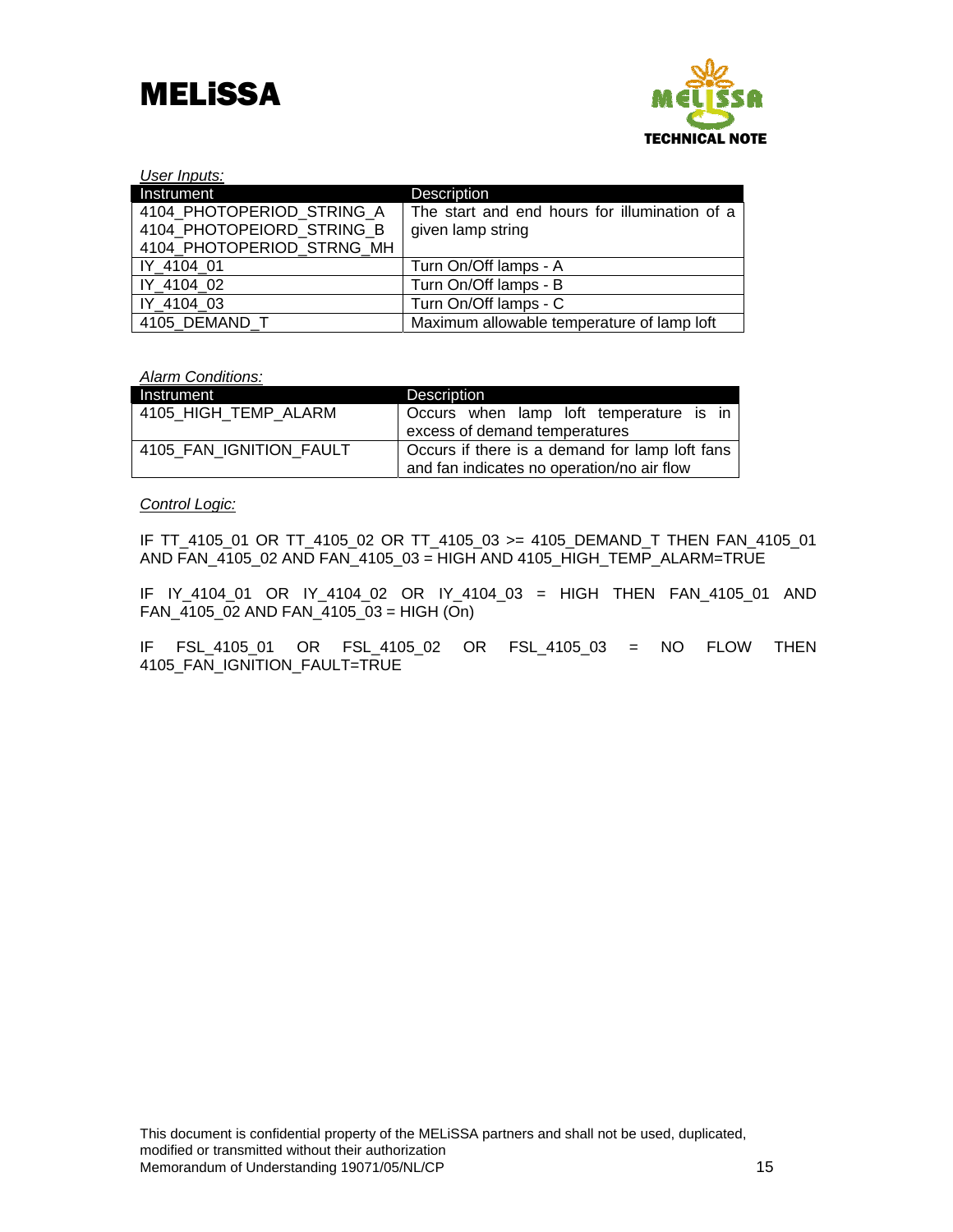<span id="page-18-0"></span>



## **3.4.5.** *Hydroponics Reservoir Pump – Loop 4106*



### **Figure 3-5. Control loop schematic for irrigation pump**

| Equipment     |                             |
|---------------|-----------------------------|
| Hardware      | Control<br>Diagram          |
| (P&ID Naming) | Reference ID                |
| GP 4106 01    | Main irrigation Pump P2001  |
| FT 4106 01    | Outlet nutrient flow sensor |

*User Inputs:* 

| Name                   | <b>Description</b>                               |
|------------------------|--------------------------------------------------|
| 4106 IRRIGATION PERIOD | Defines the start and end times for chamber      |
|                        | irrigation                                       |
| 4106 DEMAND FLOW       | Defines the critical flow below which a low flow |
|                        | alarm is activated                               |

#### *Alarm Conditions:*

| Instrument    | Description                                  |
|---------------|----------------------------------------------|
| 4106 LOW FLOW | l Activated when the flow sensor indicates a |
|               | flow rate below the demand flow              |

*Control Logic:*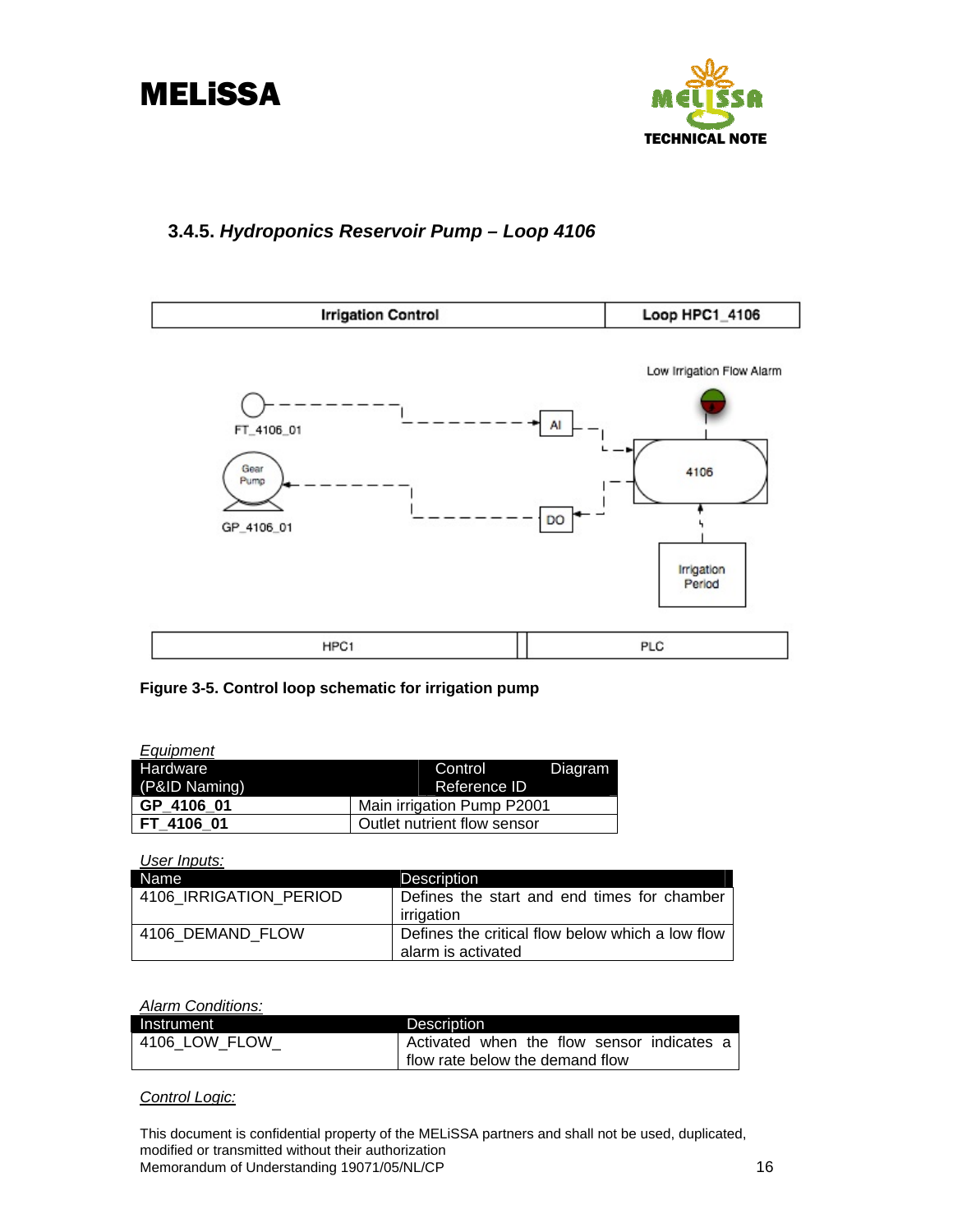<span id="page-19-0"></span>



IF TIME>=4106\_IRRIGATION\_PERIOD\_START AND TIME<= 4106\_IRRIGATION\_PERIOD\_END THEN GP\_4106\_01=HIGH (on)

Sub:

IF FT\_4106 <4106\_ DEMAND\_FLOW - TOLERANCE THEN 4106\_LOW\_FLOW=TRUE

IF FT\_4106 >4106\_ DEMAND\_FLOW + TOLERANCE THEN 4106\_LOW\_FLOW=TRUE

## **3.4.6.** *Control of pH in the Solution – Loop 4107*





### *Equipment*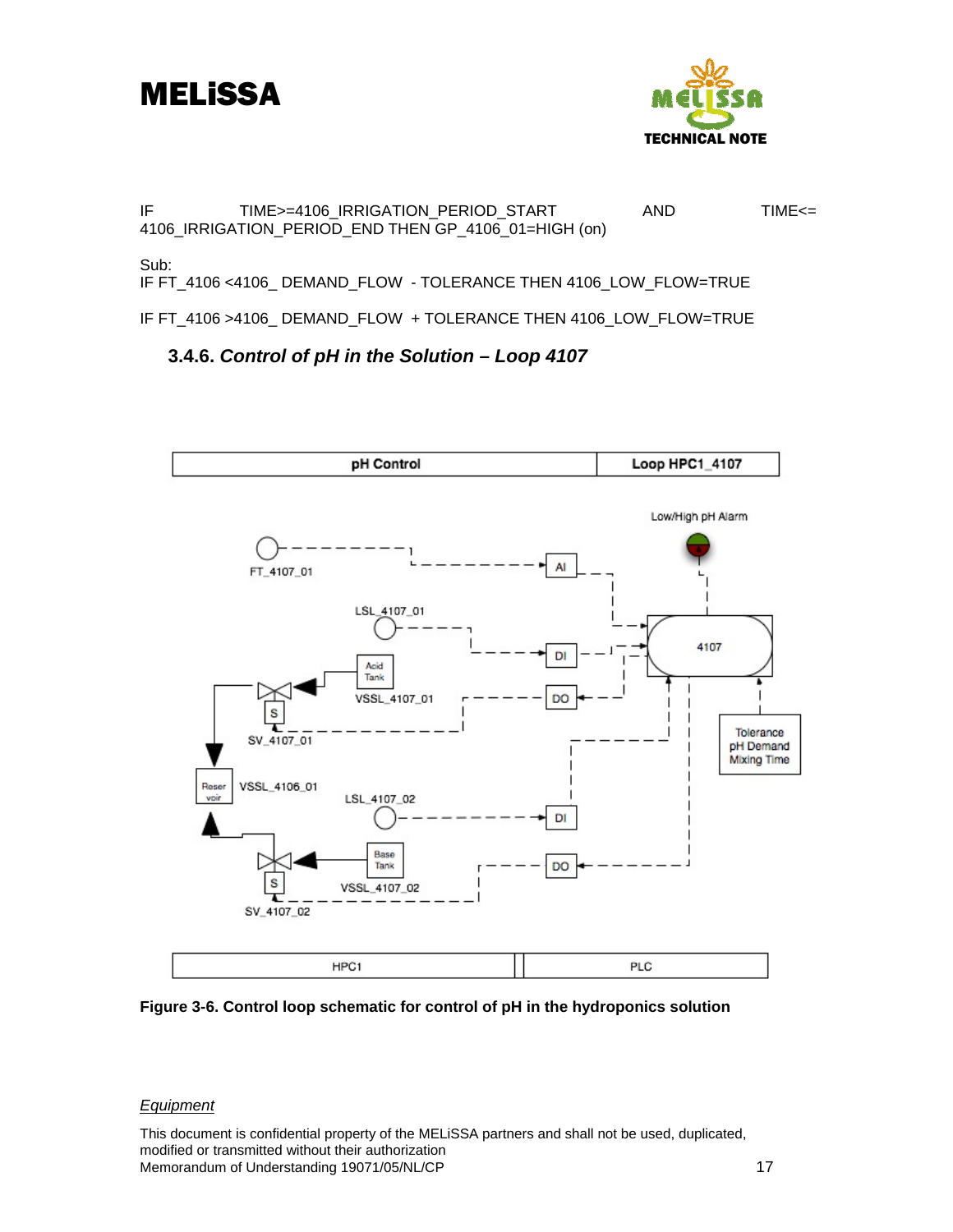

| Hardware            | Control<br>Diagram         |  |
|---------------------|----------------------------|--|
| (P&ID Naming)       | Reference ID               |  |
| AT 4107 01          | pH sensor                  |  |
| SV 4107 01          | <b>Acid Tank Valve</b>     |  |
| SV 4107 02          | <b>Base Tank Valve</b>     |  |
| LSL 4107 01         | <b>Acid Tank Level low</b> |  |
| LSL 4107 02         | base tank low level        |  |
| HV 4107 01          | <b>Acid Manual Valve</b>   |  |
| HV 4107 02          | <b>Base Manual Valve</b>   |  |
| VSSL_4107 01        | <b>Acid Tank</b>           |  |
| <b>VSSL 4107 02</b> | <b>Base Tank</b>           |  |

#### *User Inputs:*

| Instrument              | <b>Description</b>                                                                                                                                     |
|-------------------------|--------------------------------------------------------------------------------------------------------------------------------------------------------|
| 4107 DEMAND pH          | User defined pH demand                                                                                                                                 |
| 4107 TOLERANCE          | Acceptable number of pH units deviation from<br>demand                                                                                                 |
| 4107 MIXING TIME        | Empirically determined time of acid or base<br>mixing in the hydroponics solution, dependent<br>on by-pass valve aperture (from calibration<br>curves) |
| 4107 INJECTION RUN TIME | Empirically determined run time for injections<br>of acid or base stock of a given molarity                                                            |

*Alarm Conditions:* 

| Instrument                 | <b>Description</b>                           |
|----------------------------|----------------------------------------------|
| 4107_LOW_pH_ALARM          | Occurs if pH is less or equal to (DEMAND_pH  |
|                            | - TOLERANCE)                                 |
| 4107_HIGH_pH_ALARM         | Occurs if pH is more than (DEMAND_pH -       |
|                            | <b>TOLERANCE)</b>                            |
| 4107_LOW_ACID_VOLUME_ALARM | Occurs when the low level sensor of the acid |
|                            | tanks indicates low volume                   |
| 4107_LOW_BASE_VOLUME_ALARM | Occurs when the low level sensor of the base |
|                            | tank indicates low volume                    |

#### *Control Logic:*

IF AT\_4107\_01 > DEMAND+pH\_TOLERANCE THEN SV\_4107\_01 = HIGH DURING INJECTION\_RUN\_TIME

IF AT\_4107\_01 < DEMAND – pH\_TOLERANCE THEN SV\_4107\_02 = HIGH DURING INJECTION\_RUN\_TIME

WAIT for MIXING\_TIME before AT\_4107\_01 SCAN

IF LSL\_4107\_01 = FALSE (low level indicated) THEN SV\_4107\_01 =LOW (off) AND LOW\_ACID\_VOLUME\_ALARM=TRUE

 IF LSL\_4107\_02 = FALSE (low level indicated) THEN SV\_4107\_02 =LOW (off) AND LOW\_BASE\_VOLUME\_ALARM=TRUE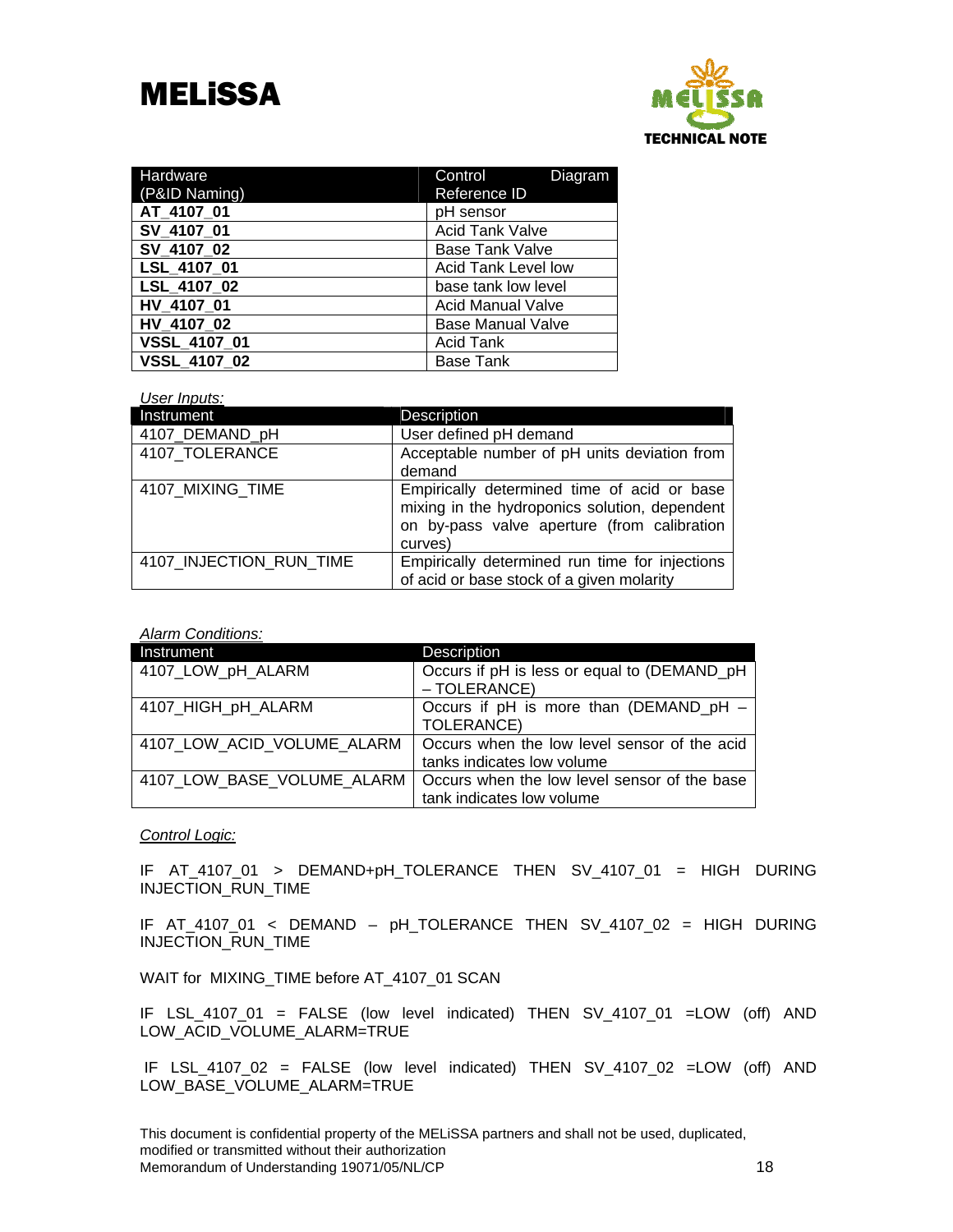<span id="page-21-0"></span>



## **3.4.7.** *Control of Electrical Conductivity – Loop 4108*



**Figure 3-7. Control loop schematic for electrical conductivity control in the hydroponics reservoir**

| Equipment     |                            |         |
|---------------|----------------------------|---------|
| Hardware      | Control                    | Diagram |
| (P&ID Naming) | Reference ID               |         |
| AT 4108 01    | Electrical Conductivity of |         |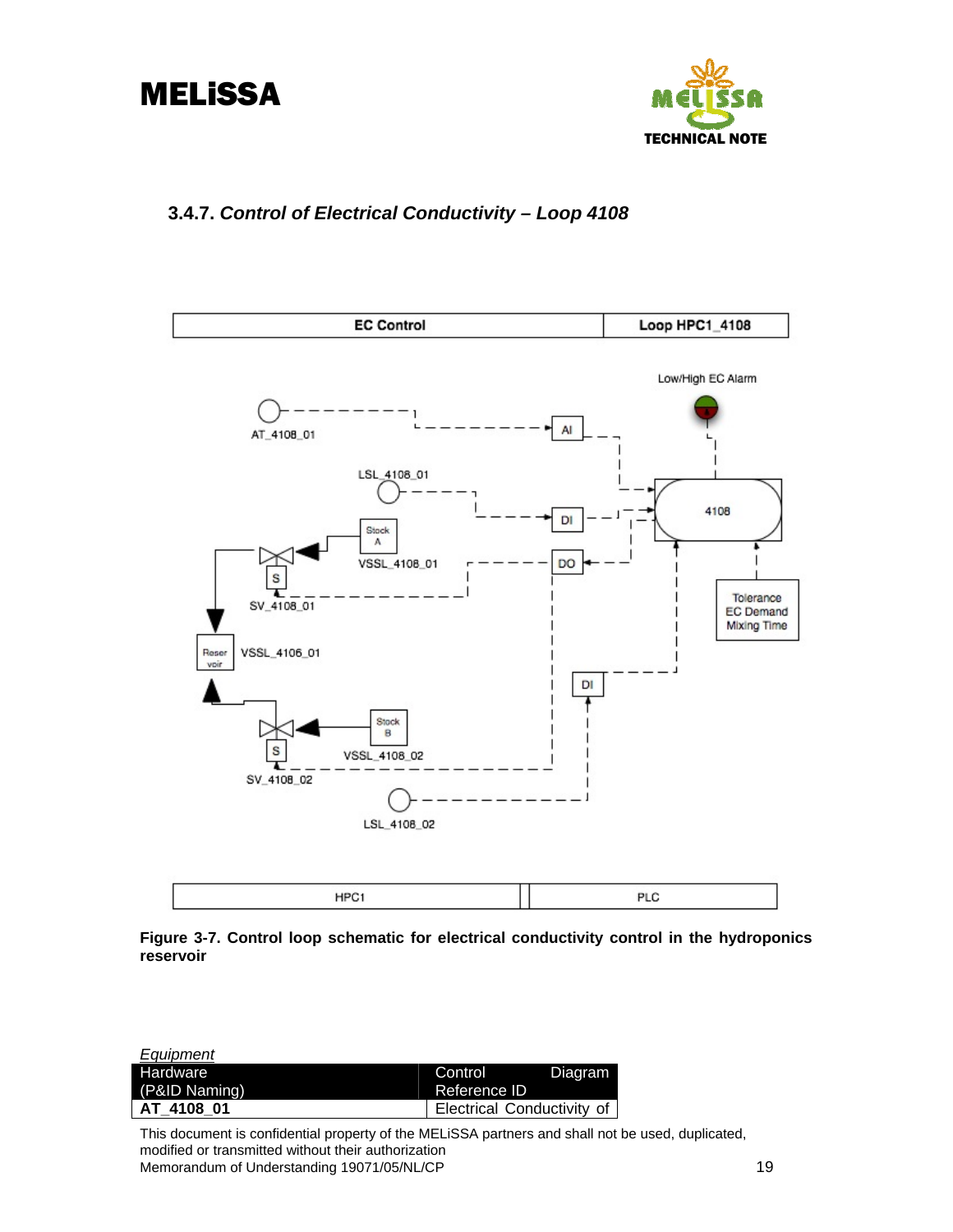

|              | nutrient                    |
|--------------|-----------------------------|
| SV 4108 01   | Stock A inject Valve        |
| SV 4108 02   | Stock B inject Valve        |
| LSL 4108 01  | stock A low level switch    |
| LSL 4108 02  | stock B low level switch    |
| HV 4108 01   | <b>Stock A Manual Valve</b> |
| HV 4108 02   | <b>Stock B Manual Valve</b> |
| VSSL_4108_01 | Stock A Tank                |
| VSSL_4108_02 | Stock B Tank                |

#### *User Inputs:*

| Name                    | Description                                                                                                                                             |
|-------------------------|---------------------------------------------------------------------------------------------------------------------------------------------------------|
| 4108_DEMAND_EC          | User defined EC demand                                                                                                                                  |
| 4108 TOLERANCE          | Acceptable number of EC units deviation from<br>demand                                                                                                  |
| 4108 MIXING TIME        | Empirically determined time of Stock A and B<br>mixing in the hydroponics solution, dependent<br>on by-pass valve aperture (from calibration<br>curves) |
| 4108 INJECTION RUN TIME | Empirically determined run time for injections<br>of Stock A and B of a given concentration                                                             |

#### *Alarm Conditions:*

| Instrument              | Description                                                                  |
|-------------------------|------------------------------------------------------------------------------|
| 4108 LOW EC ALARM       | Occurs if EC is less or equal to (DEMAND_EC<br>- TOLERANCE)                  |
| 4108 HIGH EC ALARM      | Occurs if pH is more than (DEMAND_EC -<br>TOLERANCE)                         |
| 4108 LOW A VOLUME ALARM | Occurs when the low level sensor of the Stock<br>A tank indicates low volume |
| 4108 LOW B VOLUME ALARM | Occurs when the low level sensor of the Stock<br>B tank indicates low volume |

### *Control Logic:*

IF AT\_4108\_01 > DEMAND+EC\_TOLERANCE THEN SV\_4108\_01 = HIGH AND SV\_4108\_02=HIGH DURING INJECTION\_RUM\_TIME ELSE NOTHING

WAIT for MIXING\_TIME before AT\_4108\_01 SCAN

IF LSL\_4108\_01 = FALSE (low level indicated) THEN SV\_4108\_01 =LOW (off) AND LOW\_A\_VOLUME\_ALARM=TRUE

 IF LSL\_4108\_02 = FALSE (low level indicated) THEN SV\_4108\_02 =LOW (off) AND LOW\_B\_VOLUME\_ALARM=TRUE

## **3.4.8.***Reservoir Temperature Control – Loop 4109*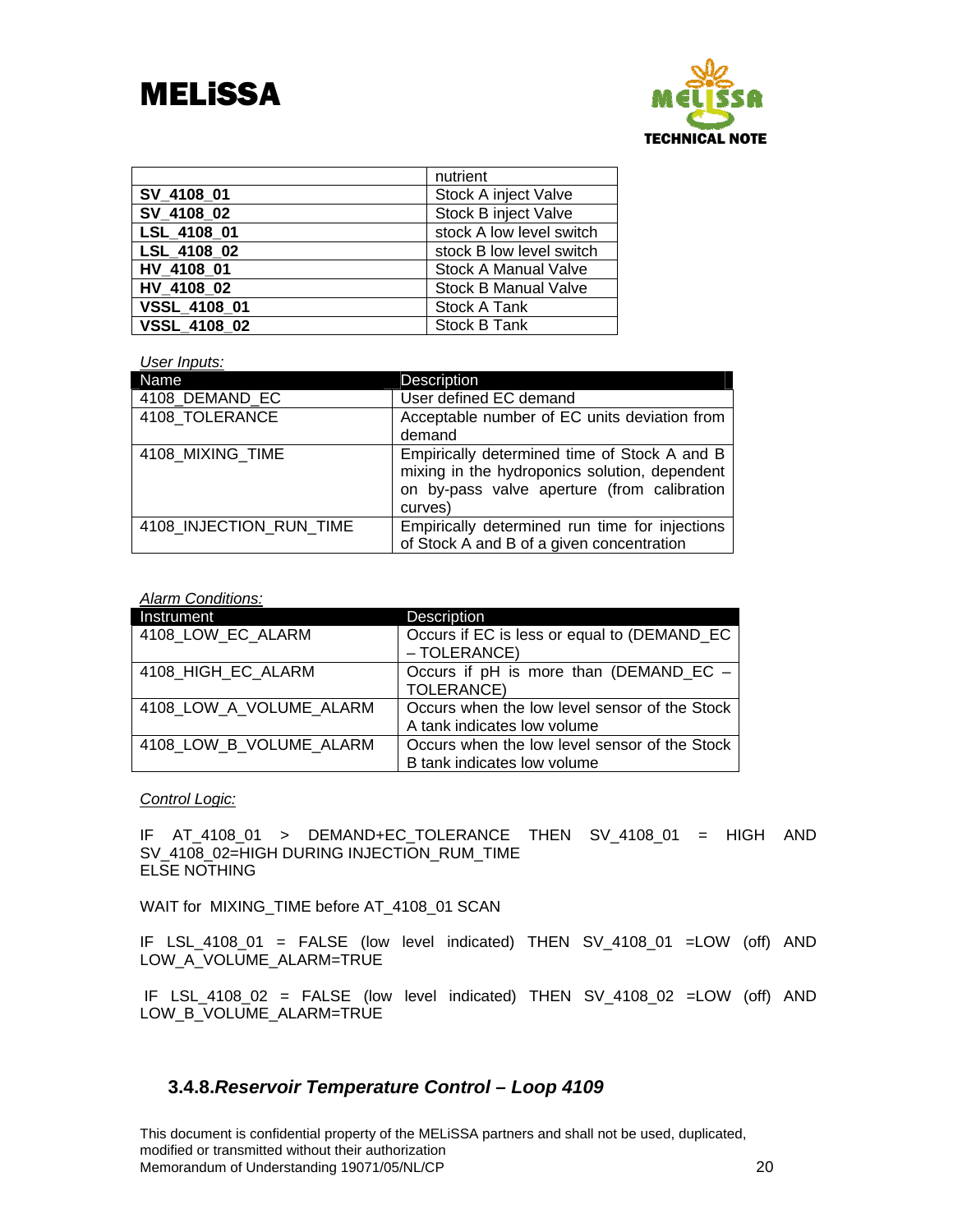



The need and capability of the MPP to supply this systems is yet to be determined. If present, control may be pulse-width modulated control of a solenoid valve connected on a closed loop line to facility chilled water supply.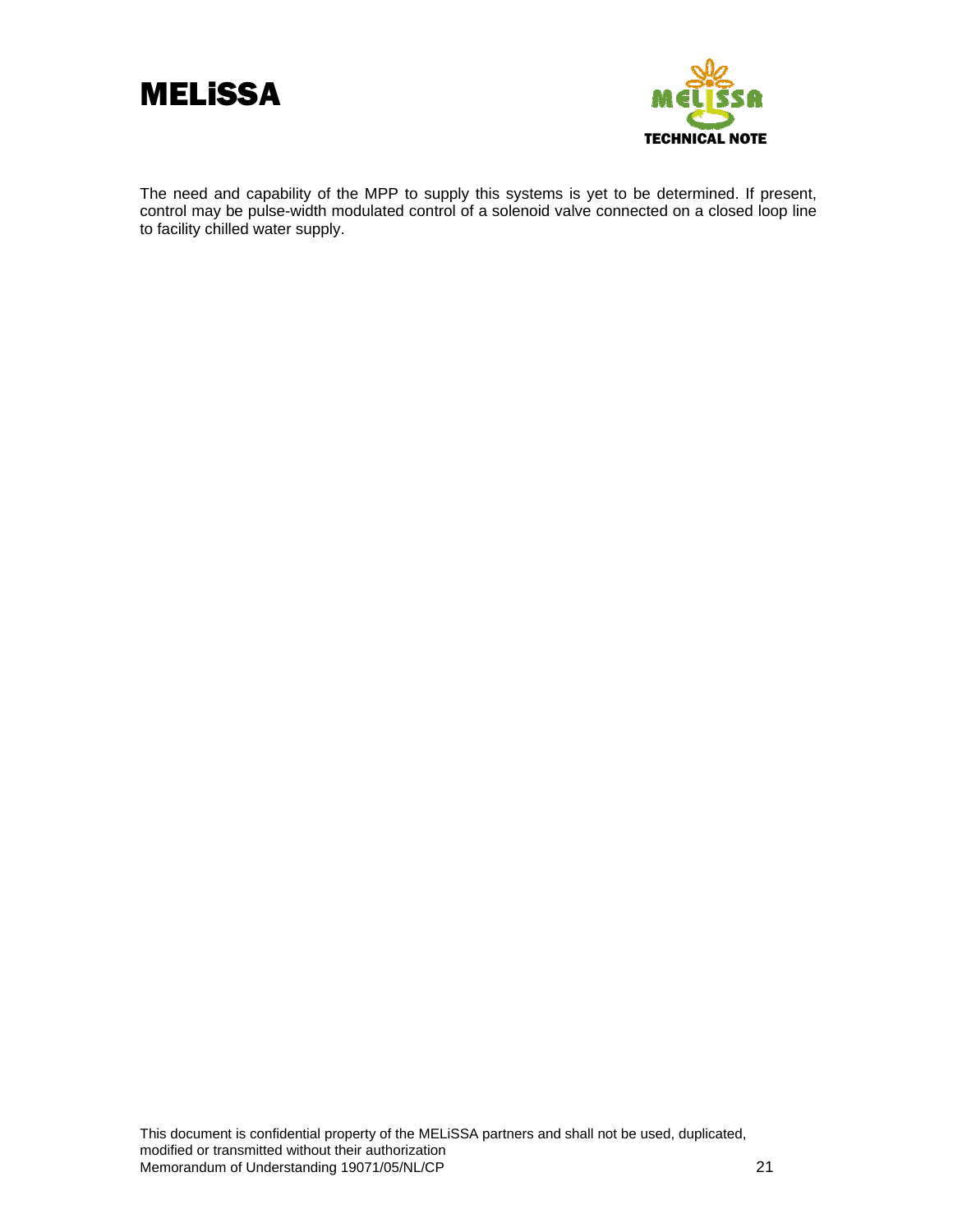<span id="page-24-0"></span>



## **3.4.9.** *Nutrient Solution and Condensate Water Levels – Loop 4110*

This section describes the control loops necessary to mediate injections from the condensate tank into the MELiSSA loop (crew) and the feed of MELiSSA loop liquid effluent into the HPC hydroponics reservoir.



### **Figure 3-8. Control loop schematic for nutrient solution and condensate water levels**

| Equipment     |                                       |  |
|---------------|---------------------------------------|--|
| Hardware      | Diagram<br>Control                    |  |
| (P&ID Naming) | Reference ID                          |  |
| LSH 4110 01   | High Level sensor for reservoir tank  |  |
| LSL 4110 01   | Low Level sensor for reservoir tank   |  |
| LSH_4110_02   | High Level sensor for condensate tank |  |
| LSL 4110 02   | Low Level sensor for condensate tank  |  |
| GP 4110 01    | Condensate pump relay                 |  |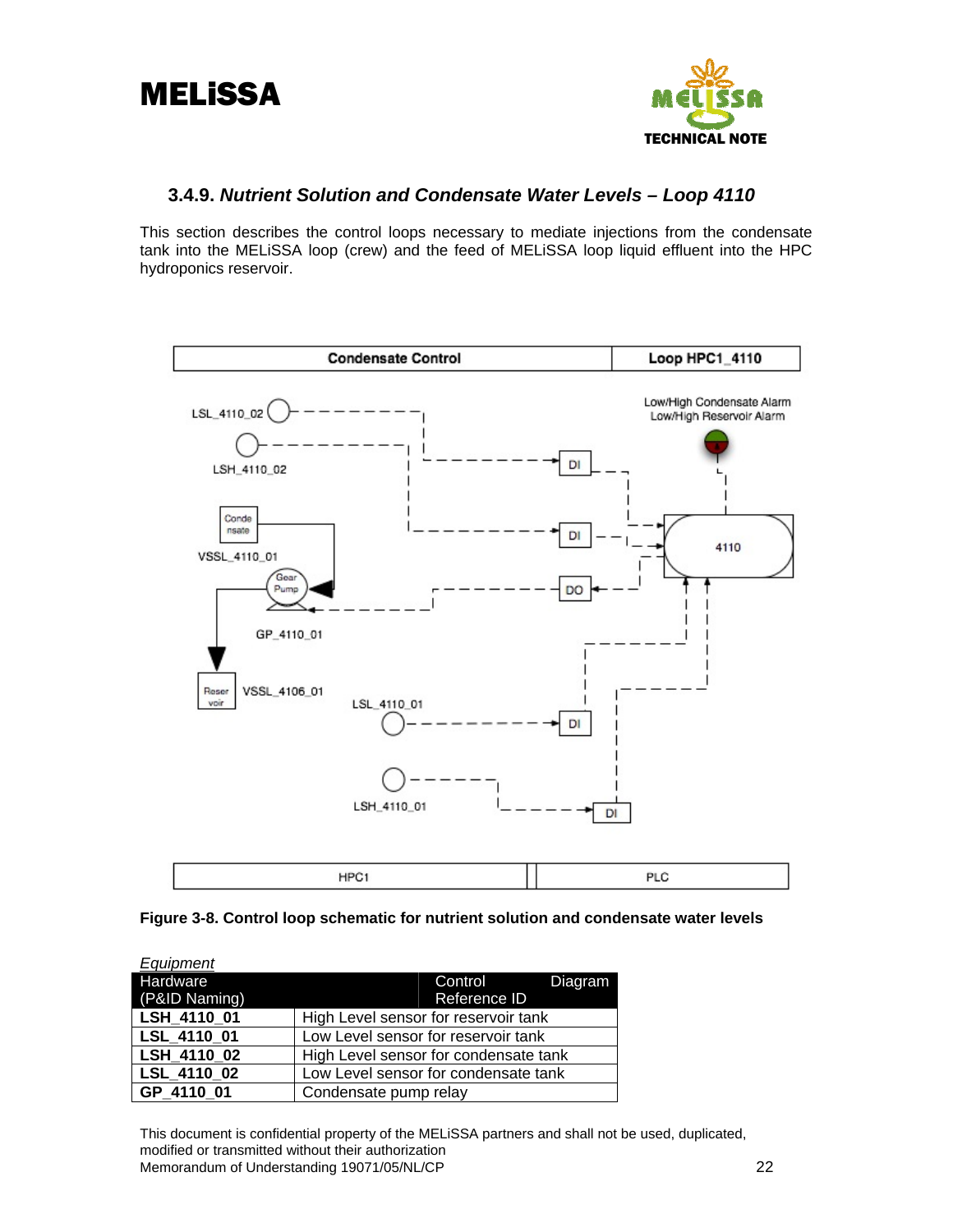

| <b>VSSL 4110 01</b> | L Condensate Tank T 202 |
|---------------------|-------------------------|
|---------------------|-------------------------|

*User Inputs:* 

| Instrument | <b>Description</b>          |
|------------|-----------------------------|
| N/A        | N.<br>.,<br>_<br><b>W//</b> |

#### *Alarm Conditions:*

| Name                             | <b>Description</b>                          |
|----------------------------------|---------------------------------------------|
| 4110 HIGH RESERVOIR VOLUME ALARM | Activated when the volume of the reservoir  |
|                                  | triggers the high volume switch             |
| 4110 LOW RESERVOIR VOLUME ALARM  | Activated when the volume of the reservoir  |
|                                  | triggers the low volume switch              |
| 4110 HIGH CONDENSATE ALARM       | Activated when the volume of the condensate |
|                                  | triggers the high volume switch             |

### *Control Logic:*

IF LSH\_4110\_02=TRUE (activated) AND LSL\_4110\_01=FALSE THEN GP\_4110\_01=HIGH (activated) UNTIL LSL\_4110\_02=TRUE AND COUNT<-COUNT+1 (one empty of VSSL\_4110\_01

IF LSH\_4110\_01=TRUE (activated) THEN HIGH\_RESERVOIR\_VOLUME\_ALARM = TRUE

IF LSL\_4110\_01=TRUE (activated) THEN LOW\_RESERVOIR\_VOLUME\_ALARM = TRUE

WAIT (5 seconds)

IF\_LSH\_4110\_02=TRUE AND GP\_4110\_01=HIGH THEN HIGH\_CONDENSATE\_ALARM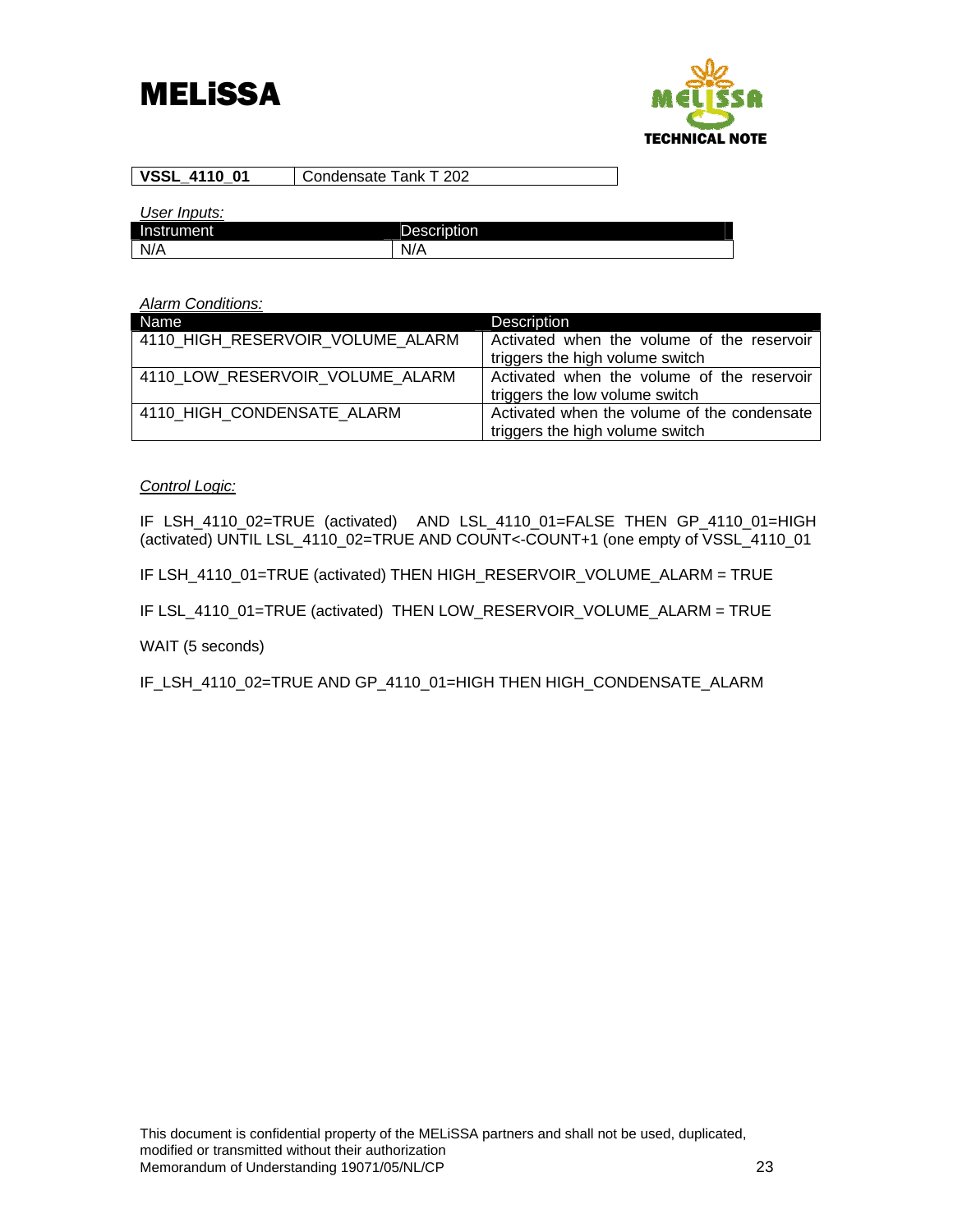<span id="page-26-0"></span>



## **3.4.10.** *Control of Air circulation fans – Loop 4111*

The diagrams below represent the control loop required for turning on the air circulation fan.



**Figure 3-9. Control loop schematic for air circulation fans** 

| <u>Equip</u> ment   |                           |  |
|---------------------|---------------------------|--|
| Reference ID        | <b>Description</b>        |  |
| <b>BLWR 4111 01</b> | Air circulation fan       |  |
| FT 4111 01          | Air velocity sensor       |  |
| <b>MVFD 4111 01</b> | Air circulation motor VFD |  |

*User Inputs:*  Instrument Description 4111\_VFD\_CALBIRATION Look-up table of calibration of the measured

|                              | air flow or speed against VFD set-point        |
|------------------------------|------------------------------------------------|
|                              | (frequency)                                    |
| 4111 VFD DEMAND FLOW         | Demand for chamber air flow volume or speed    |
| 4111 AIR FLOW ALARM SETPOINT | The air flow or speed reading at which the low |
|                              | air flow alarm is activated                    |

*Alarm Conditions:* 

| Instrument              | <b>Description</b>                                                                                                           |
|-------------------------|------------------------------------------------------------------------------------------------------------------------------|
| 4111 LOW AIR FLOW ALARM | The low air flow alarm is activated when the air<br>flow sensor indicates an air flow volume or<br>speed below the set-point |
|                         |                                                                                                                              |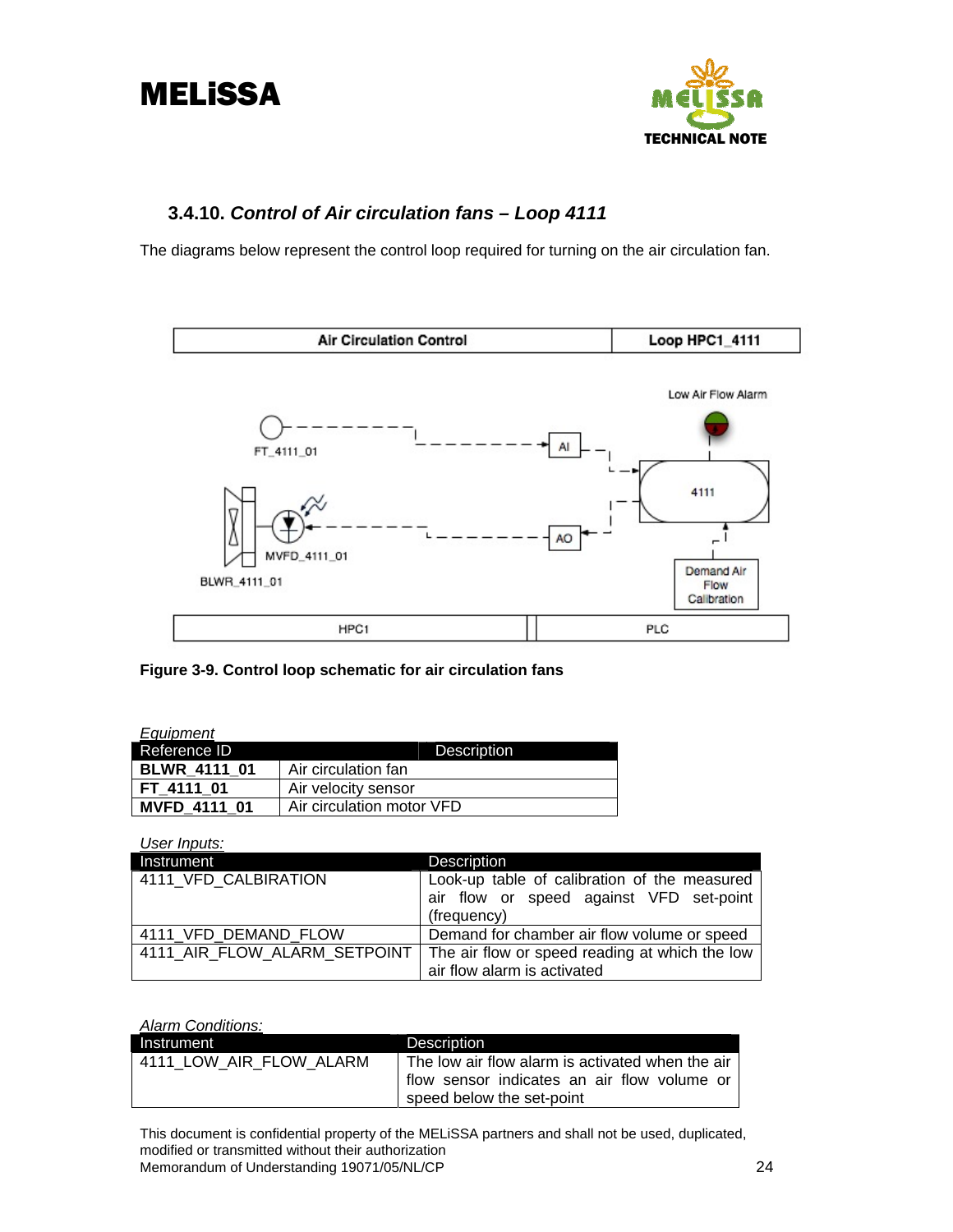<span id="page-27-0"></span>



*Control Logic:*

IF VFD DEMAND FLOW > 0 THEN MVFD 4111 01=VFD CALIBRATION(VFD\_DEMAND\_FLOW)

IF FT\_4111\_01 < AIR\_FLOW\_ALARM\_SETPOINT THEN LOW\_AIR\_FLOW\_ALARM=TRUE

## **3.4.11.***Temperature and Humidity Control – Loop 4112*

The diagrams below represent the control loop required for temperature and humidity control in the chamber.





| <b>Equipment</b> |         |         |
|------------------|---------|---------|
| Hardware         | Control | Diagram |
|                  |         |         |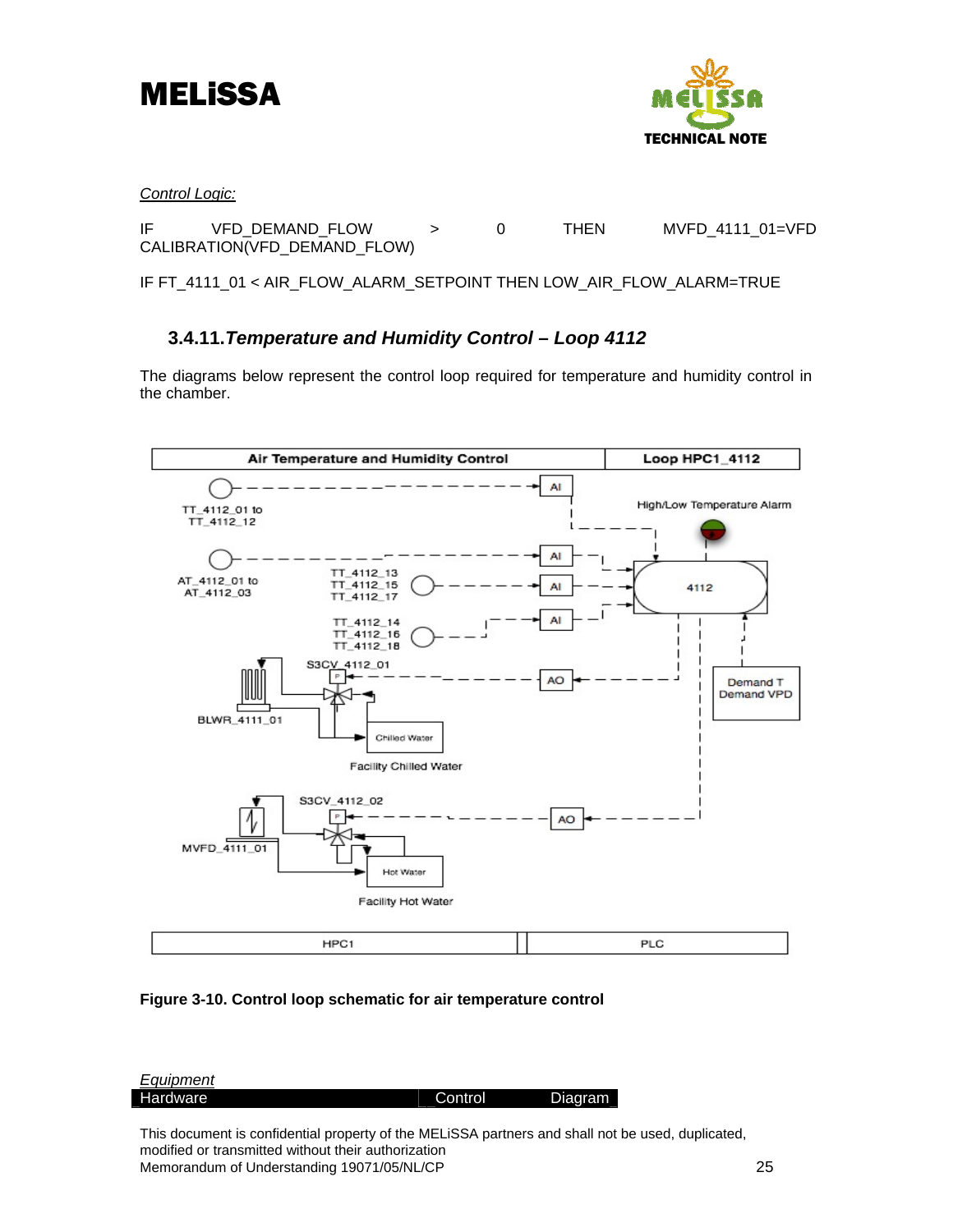

| (P&ID Naming) | Reference ID                               |
|---------------|--------------------------------------------|
| TT_4112_01    | Temperature A1 associated with humidity    |
| AT 4112 01    | Humidity associated with temperature A1    |
| TT 4112 02    | Temperature B1 associated with Humidity B1 |
| AT 4112 02    | Humidity associated with temperature B1    |
| TT 4112 03    | Temperature C1 associated with humidity    |
| AT 4112 03    | Humidity associated with temperature C1    |
| TT 4112 04    | Temperature A2                             |
| TT 4112 05    | Temperature A3                             |
| TT 4112 06    | Temperature A4                             |
| TT 4112 07    | Temperature B2                             |
| TT 4112 08    | Temperature B3                             |
| TT 4112 09    | Temperature B4                             |
| TT 4112 10    | Temperature C2                             |
| TT 4112 11    | Temperature C3                             |
| TT 4112 12    | Temperature C4                             |
| TT 4112 13    | Temperature for facility chilled water     |
| TT 4112 14    | Temperature for facility hot water line    |
| TT 4112 15    | Chilled coil surface temperature           |
| TT 4112 16    | Heating coil surface temperature           |
| TT 4112 17    | <b>Chilled Exit temperature</b>            |
| TT 4112 18    | Hot Exit temperature                       |
| S3CV 4112 01  | <b>Chilled Water Control Valve</b>         |
| S3CV 4112 02  | <b>Hot Water Control Valve</b>             |

*User Inputs:* 

| Reference ID                                | Description                                                                                                                                                |
|---------------------------------------------|------------------------------------------------------------------------------------------------------------------------------------------------------------|
| 4112 DEMAND T                               | Air temperature demand of the chamber growing<br>volume as a function of time                                                                              |
| 4112 OBSERVED T                             | A weighted average of all temperature sensors in the<br>growing volume. Weights are programmer defined.                                                    |
| 4112_OBSERVED_VPD                           | A weighted average of all humidity sensors in the<br>growing volume. Weights are programmer defined.                                                       |
| 4112 DEMAND VPD                             | Demand Vapour Pressure Deficit (VPD) of<br>the<br>chamber growing volumes as a function of time                                                            |
| 4112_DEMAND_T_TOLERANCE                     | Tolerance band for activation of high or<br>low<br>temperature alarms                                                                                      |
| 4112_DEMAND_VPD_TOLERACE                    | Tolerance band for activation of high or low VPD<br>alarms                                                                                                 |
| 4112 WATER TEMP ALARM SET-<br><b>POINTS</b> | A vector of alarm set points for the chilled and hot<br>water coil entry temperature, coil temperatures and<br>chilled and hot water line exit temperature |

| <b>Derived Inputs</b>                                        | <b>Description</b>                                                                                                |
|--------------------------------------------------------------|-------------------------------------------------------------------------------------------------------------------|
| Psychometric curves relating<br>Saturation VP to Temperature | Used in the determination of VPD at coil and<br>air temperatures and for the conversion of RH<br>to VPD           |
| 4112 OBSERVED T                                              | A weighted average of all temperature sensors<br>the growing volume. Weights<br>are<br>in.<br>programmer defined. |
| 4112 OBSERVED VPD                                            | A weighted average of all humidity sensors in                                                                     |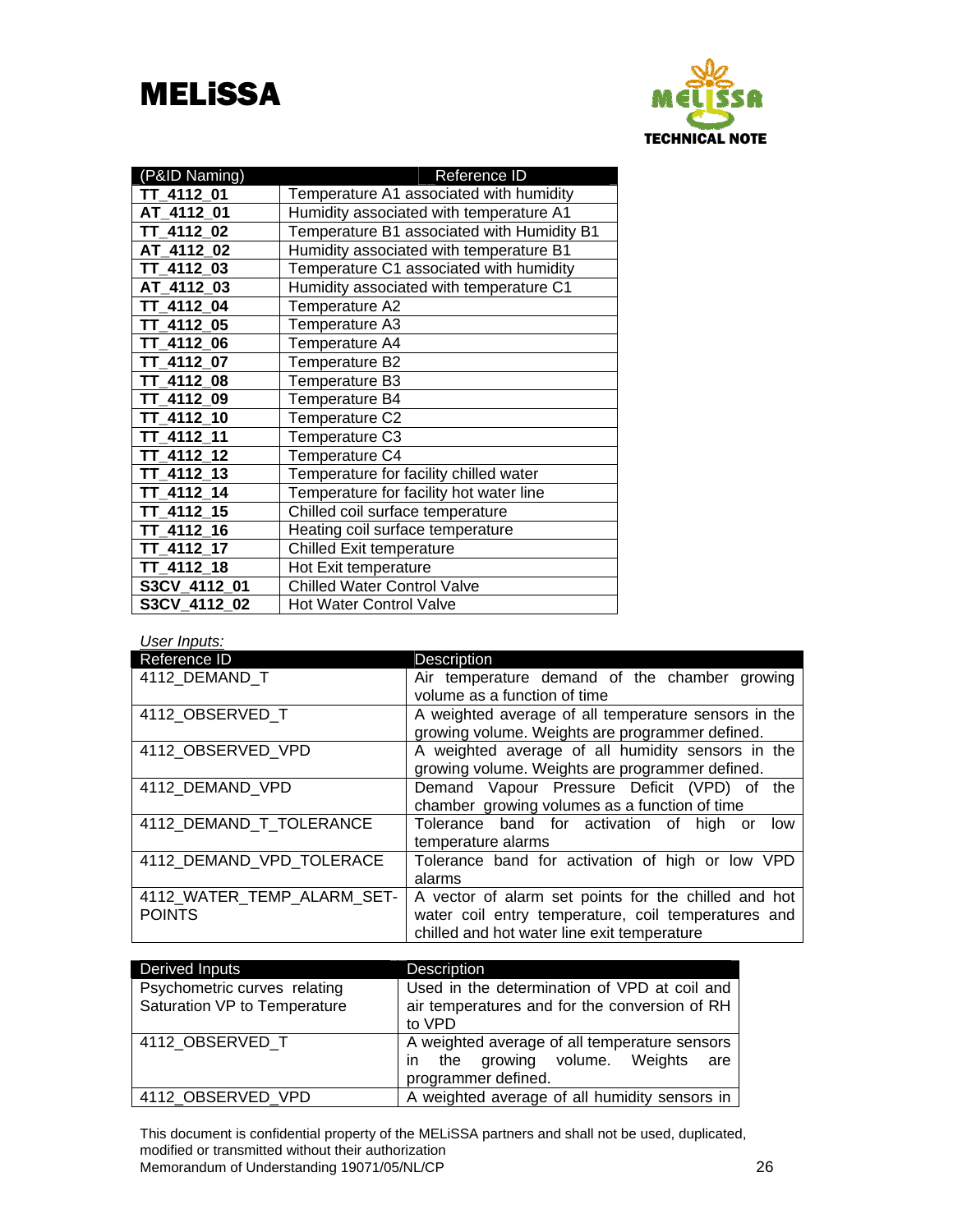



| the growing volume. Weights are programmer<br>defined. |
|--------------------------------------------------------|
|--------------------------------------------------------|

| <b>Alarm Conditions:</b> |                                                                                               |
|--------------------------|-----------------------------------------------------------------------------------------------|
| Reference                | <b>Description</b>                                                                            |
| 4112_HIGH_T              | Occurs when growing volume temperature is<br>out of tolerated high limit                      |
| 4112 LOW T               | Occurs when growing volume temperature is<br>out of tolerated low limit                       |
| 4112_HIGH_VPD            | Occurs when growing volume VPD is out of<br>tolerated high limit                              |
| 4112 LOW VPD             | Occurs when growing volume VPD is out of<br>tolerated low limit                               |
| 4412_WATER_TEMP          | Alarm is activated if any of the watery entry,<br>coil or exit temperatures are out of bounds |

*Basic Control Sequence:*

IF OBSERVED\_VPD<DEMAND\_VPD THEN<br>OPEN C3SV\_4112\_01 to APETURE where TT\_4112\_15=DEWPOINT(DEMAND\_T, OBSERVED\_VPD) OPEN C3SV\_4112\_02 to APETURE until OBSERVED\_T=DEMAND\_T)

Corresponding PID control logic of Argus system is not available.

ALARMS activated if any temperature is out of its corresponding temperature bounds:

i.e. IF OBSERVED\_T>DEMAND\_T+TOLERANCE THEN HIGH\_T ALARM=TRUE etc…)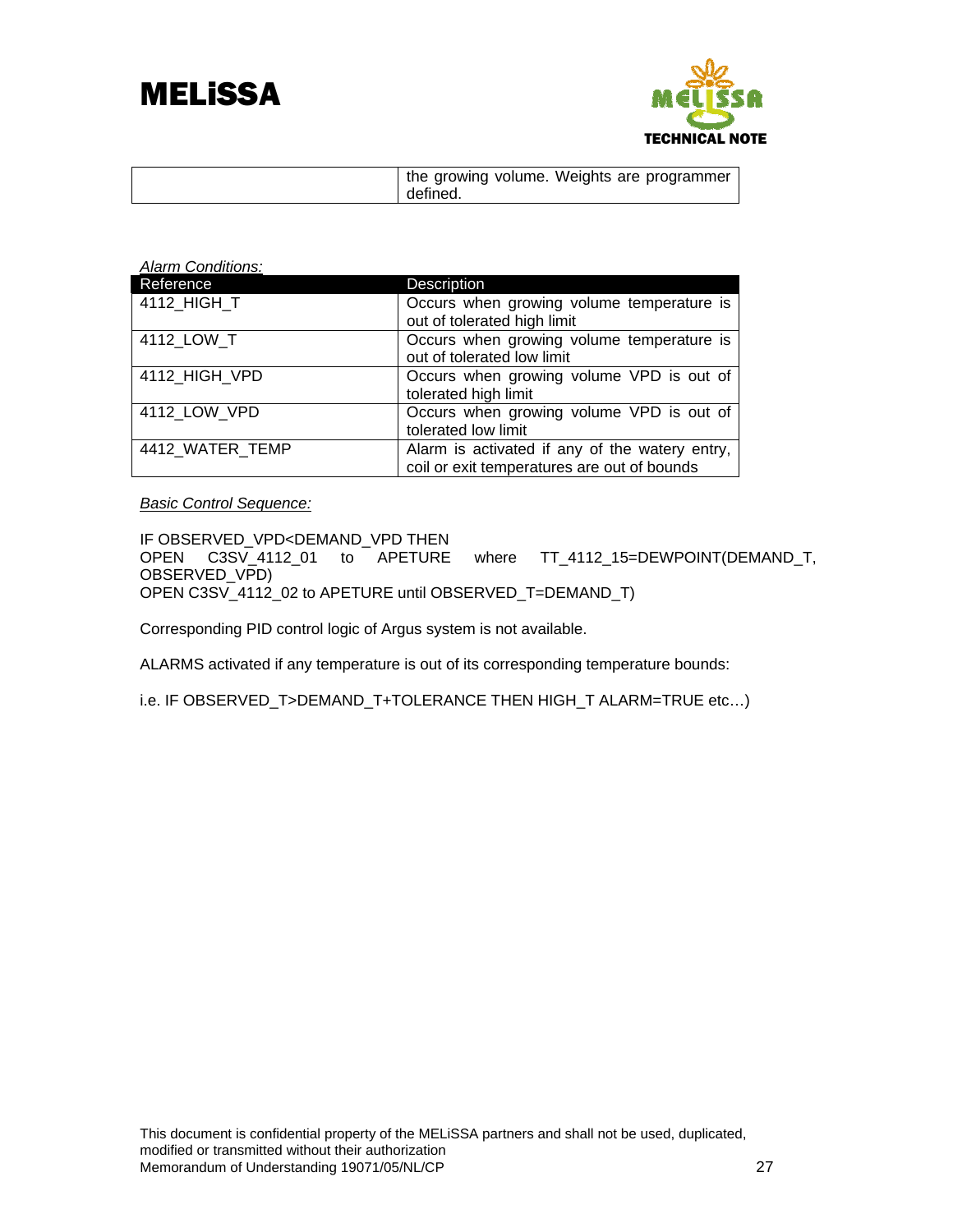<span id="page-30-0"></span>



# **3.4.12.** *CO2 Control – Loop 4113*



Figure 3-11. Control loop schematic for CO<sub>2</sub> levels

| Equipment     |                                    |
|---------------|------------------------------------|
| Hardware      | Control<br>Diagram                 |
| (P&ID Naming) | Reference ID                       |
| FC 4113 01    | CO2 Mass Flow                      |
| FC 4113 01    | CO2 Mass Flow set point            |
| AT_4113_01    | CO2 Analyser                       |
| AT_4113_02    | O2 Analyser                        |
| SV_4113_01    | CO2 injection line. Solenoid       |
| FC_4113_02    | Injection Line - CO2 Mass Flow     |
| FC 4113 02    | Injection Line - CO2 Mass Flow set |
|               | point                              |
| AT_4113_02    | O <sub>2</sub> Analyser            |

#### *User Inputs:*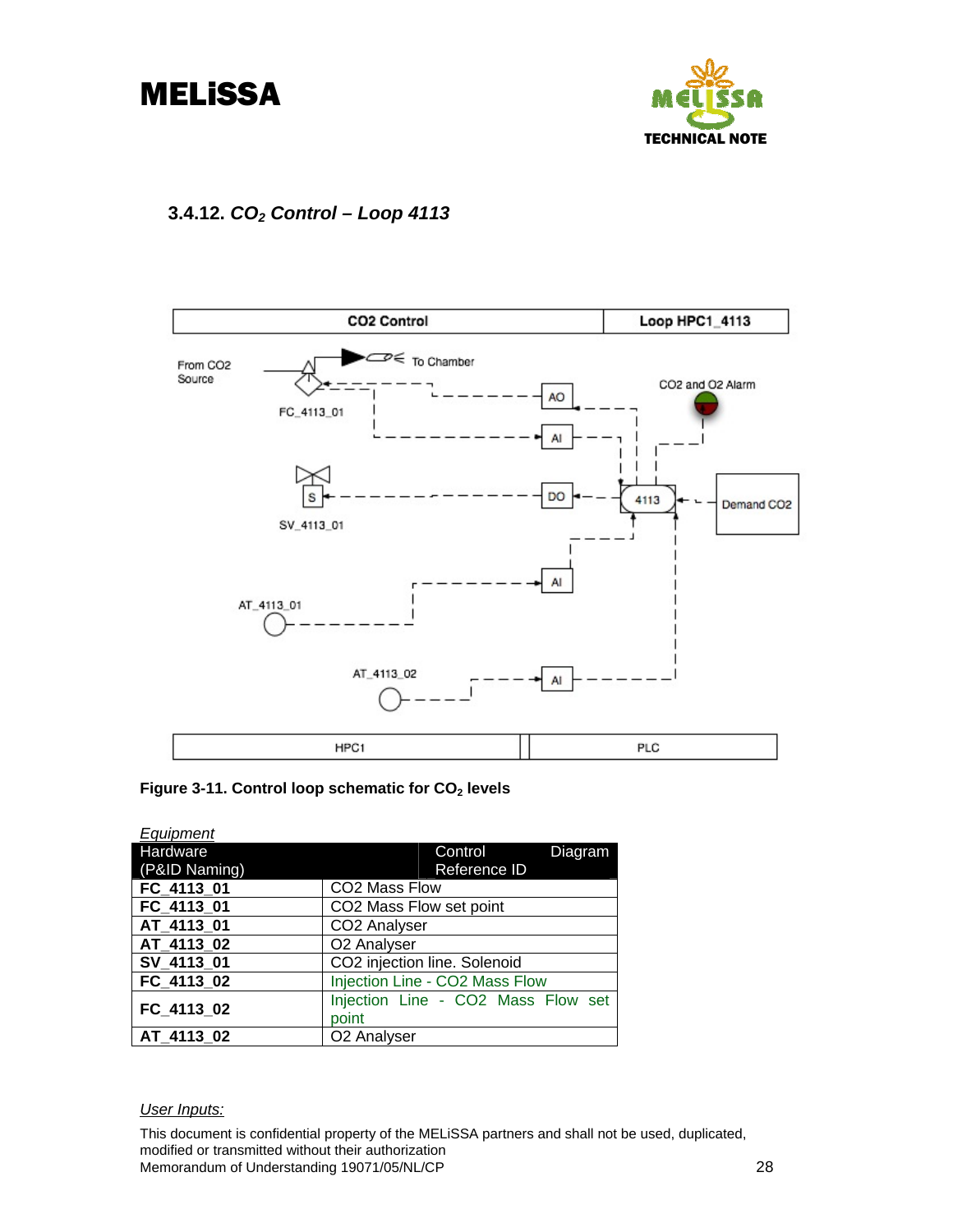

| Name               | Description                                                                                                |
|--------------------|------------------------------------------------------------------------------------------------------------|
| 4113 DEMAND CO2    | Demand CO2 concentration in the chamber<br>growing volume (ppm)                                            |
| 4113 TOLERANCE CO2 | Tolerance for CO2 concentration in the<br>chamber growing volume (usually 50 ppm)<br>during daylight hours |
| 4113 MAX O2        | Specifies the maximum allowable<br>O2<br>concentration and the one at which an alarm is<br>indicated       |
| 4113_MFC_SET_POINT | User defined (usually fixed at 1 L / min)                                                                  |
| 4113 MIXING TIME   | Time required for equilibration after CO2<br>injection at 1L/min                                           |

#### *Alarm Conditions:*

| Instrument          | Description                                                                                               |
|---------------------|-----------------------------------------------------------------------------------------------------------|
| 4113 CO2 HIGH ALARM | Occurs when the observed CO2 concentration<br>is excessively above demand (+50 ppm during<br>photoperiod) |
| 4113_CO2_LOW_ALARM  | Occurs when the observed CO2 concentration<br>is chronically (repeatedly) below demand                    |
| 4413 MFC FAULT      | Occurs when the MCF flow signal indicates no<br>flow when called for                                      |
| 4413_O2_HIGH_ALARM  |                                                                                                           |

#### *Control Logic:*

IF AT\_4113\_01<DEMAND\_CO2 THEN: PULSE-WIDTH-MODULTED(MIXING\_TIME) control of SV\_4113\_01 at a fixed MFC\_SET\_POINT UNTIL AT 4113 01 >=DEMAND CO2

IF AT\_4113\_01<DEMAND AND FC\_4113\_01 SIGNAL not=MFC\_SET\_POINT THEN MFC\_FAULT=TRUE

IF AT\_4113\_01>DEMAND+TOLERANCE\_CO2 AND TIME=PHOTOPERIOD THEN CO2\_HIGH\_ALARM=TRUE

IF AT\_4113\_01<DEMAND-TOLERANCE\_CO2 AND TIME not= PHOTOPERIOD THEN CO2\_\_LOW\_ALARM=TRUE

IF AT\_4113\_02>MAX\_O2 THEN O2\_HIGH\_ALARM=TRUE

## **3.4.13.***Pressure Control – Loop 4114*

Pressure control in the chamber is passive. Expansion bladders having a total volume capacity of 200L are required. These bladders will be positioned under the chamber and will expand and contract with changing chamber volumes precipitated by programmed diurnal temperature fluctuations. The expansion bags are connected to the interior chamber volume via a manifold.